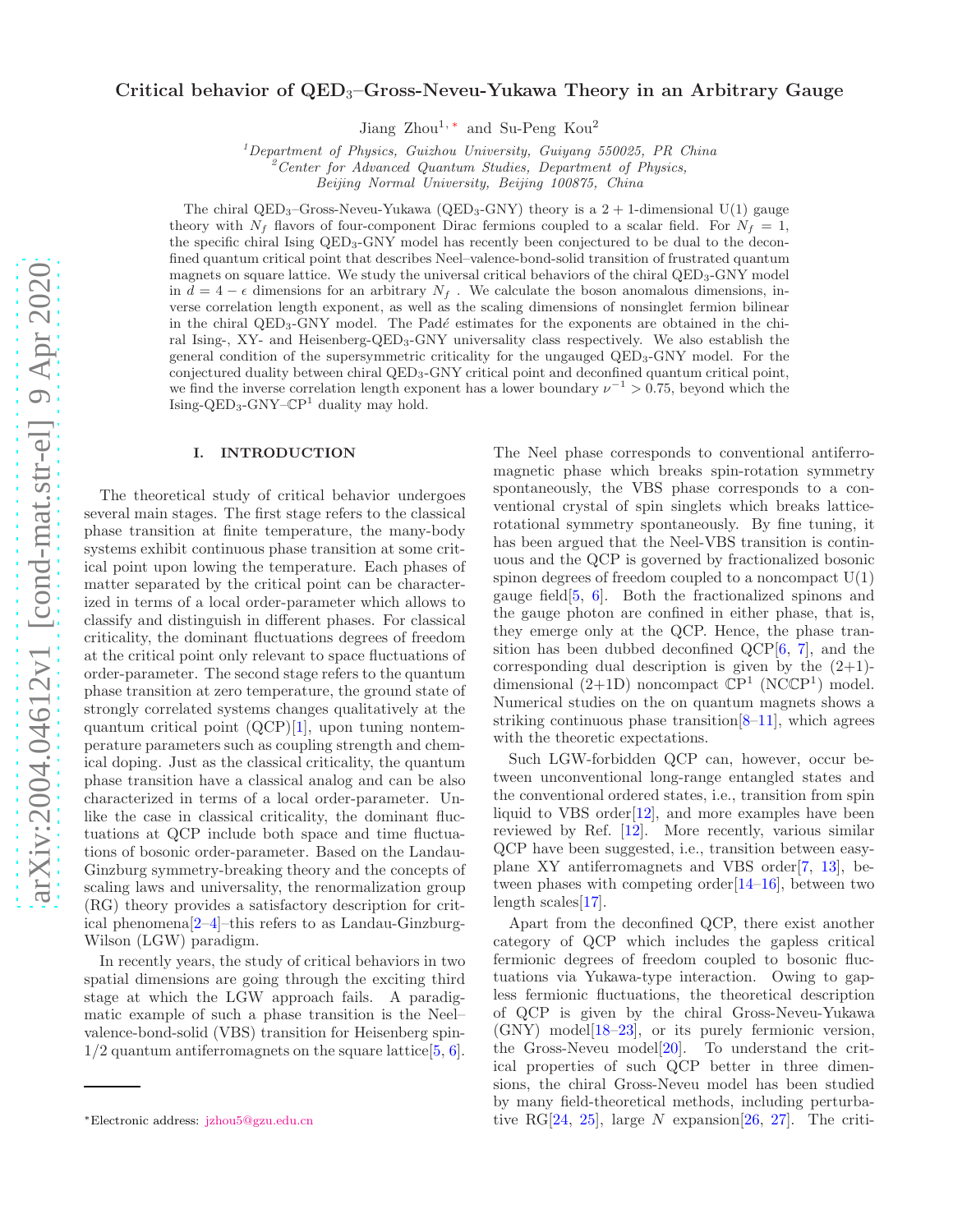cal behavior of the chiral GNY model have recently been evaluated at three-loop order<sup>[\[20\]](#page-12-15)</sup>, four-loop orders<sup>[\[23](#page-12-14), [28](#page-13-2)]</sup> and large N formalism[\[29](#page-13-3)]. More, a comprehensive analysis was carried out in [\[30](#page-13-4)]. This category of QCP always occurs in the interacting systems with Dirac and Weyl excitations[\[31](#page-13-5)[–34\]](#page-13-6), such as graphene superconducting criticality[\[35\]](#page-13-7), emergent supersymmetric criticality on the surface of three-dimensional (3D) topological insulators[\[36,](#page-13-8) [37](#page-13-9)], fermion-induced quantum criticality in Weyl or Dirac semimetals [\[38,](#page-13-10) [39\]](#page-13-11). It's believe that these QCP belong to different chiral GNY universality class.

The field-theoretical descriptions of the emergent properties at QCP is challenging. The NCCP <sup>1</sup> gauge field theories give a natural route to a potentially continuous transition between two distinct symmetry-broken phases[\[5](#page-12-3), [12\]](#page-12-8). It's argued that the Neel-VBS deconfined QCP differs from the O(3) Wilson-Fisher fixed point, and the existence of monopole event implies the breakdown of LGW paradigm. Alternatively, there exist another equivalent description of deconfined QCP directly in terms of the order-parameter by using nonlinear sigma model with a topological term $[40-42]$  $[40-42]$ . For SU(2) Neel-VBS deconfined QCP on square lattice, the order-parameter is given by a Neel-VBS five-tuplet vector, and the topological term is given by Wess-Zumino-Witten term which directly leads to the breakdown of LGW paradigm at a deconfined QCP[\[42](#page-13-13)]. The sigma model description gave rise to the possibility that the QCP may have an enlarged symmetry, which rotates components of the five-tuplet vector into each other.

There exist, however, a proposed duality web between different descriptions of QCP[\[43,](#page-13-14) [44](#page-13-15)], which provides an alternative perspective to understand QCP. The duality web builds on some earlier fascinating work in the condensed matter and high energy physics[\[43\]](#page-13-14) and the equivalence between easy-plane NCCP<sup>1</sup> critical field theory in quantum magnets and 2+1D quantum electrodynamics  $(QED_3)[45, 46]$  $(QED_3)[45, 46]$  $(QED_3)[45, 46]$  $(QED_3)[45, 46]$ . Building on these boson-fermion dualities, the duality web conjectured that the bosonic and fermionic description for deconfined QCP are dual to each other[\[43\]](#page-13-14), all these boson or fermion fields are coupled to a dynamical  $U(1)$  gauge field. Via duality, two seemingly different theory may be infrared equivalent, namely, they describe the same long-distance behavior. The recent Monte Carlo study of the duality between easy-plane  $NCCP<sup>1</sup>$  model and  $QED<sub>3</sub>$  theory with two flavors of two-component Dirac fermions has provided strong support for the duality conjecture[\[13\]](#page-12-9).

Given this recent development, another underlying description for exotic criticality is the chiral  $QED_3$ -GNY universality class. For Neel-VBS deconfined QCP, the NCCP<sup>1</sup> critical field theory has been conjectured to be dual to chiral Ising  $QED_3$ -GNY model [\[43\]](#page-13-14). An immediate consequence of the duality is the emergence of enlarged SO(5) symmetry for both theory at the deconfined critical point[\[43](#page-13-14)], which is supported by recent numeri-cal evidences [\[47](#page-13-18), [48\]](#page-13-19). The  $SO(5)$  symmetry also implies the coincidence of scaling dimensions between each component of five-tuplet. Besides, the existence of SO(5) symmetry in favor of self-duality of  $NCCP<sup>1</sup>$  theory.

From the purely theoretical aspects, the chiral QED3- GNY theory bridges between condensed matter and particle physics. Besides, it connects closely with some rich deconfined QCPs[ $49-51$ ]. Examples of the chiral QED<sub>3</sub>-GNY theory include criticality between algebraic and  $Z_2$ spin liquid[\[52\]](#page-13-22), algebraic and VBS transition[\[53](#page-13-23)]. The chiral GNY universality class has been extensively studied. However, we have rare knowledge of the chiral QED3-GNY critical behavior and absence of comprehensive understand of the properties of chiral  $QED_3$ -GNY universality class. That is one aim of this paper to compute the critical exponent of  $QED_3$ -GNY theory.

The duality conjecture in  $(2+1)D$ , although having passed a number of consistency checks based on the symmetries [\[43\]](#page-13-14) and numerical evidence, still lacks of concrete proof. Various theoretical studies of chiral QED3- GNY model have been carried out recently to test the prediction of duality conjecture. These include one-loop Wilson RG[\[49\]](#page-13-20),  $\epsilon$  expansion up to three and four loops order<sup>[\[50,](#page-13-24) [51\]](#page-13-21)</sup> and the  $1/N$  expansion in fixed space-time dimension  $d = 3[54]$  $d = 3[54]$  $d = 3[54]$ . Some of the critical exponents estimated from these studies (even at higher-loop orders), unfortunately, are incompatible with the numerical ranges and seem to be not inconsistent with the duality prediction. Therefore, the duality conjecture needs to be further confirmed in a reasonable way.

Motivated by these latest progresses, in this paper, we study the critical behavior of general chiral QED3- GNY model for general number of fermion flavors  $N_f$  in an arbitral gauge. We calculate the anomalous dimension and inverse correlation length exponent  $\nu^{-1}$  of the QED3-GNY theory in chiral Ising-, XY- and Heisenberguniversality class, respectively. The scaling dimensions of flavor-symmetry breaking nonsinglet fermion bilinear have also been evaluated to check the  $Ising-QED_3-GNY \mathbb{C}\mathrm{P}^1$  duality.

The paper is organized as follows. In the following section, we introduce the chiral  $QED_3$ -GNY theory under investigation. Sec[.III](#page-3-0) specify the RG procedure and the employed techniques, the RG flow equations and the anomalous dimensions are also presented in this section. Sec[.IV](#page-5-0) is devoted to the computations of results for the critical exponents at leading order, Padé approximants are then used for universal exponents in three dimensions spacetime. In Sec. [V,](#page-7-0) we determine the scaling dimensions of adjoint nonsinglet fermion bilinear and then discuss the duality predictions. Finally, brief conclusion are provided in Sec[.VI.](#page-8-0) More details about the calculations are presented in Appendix.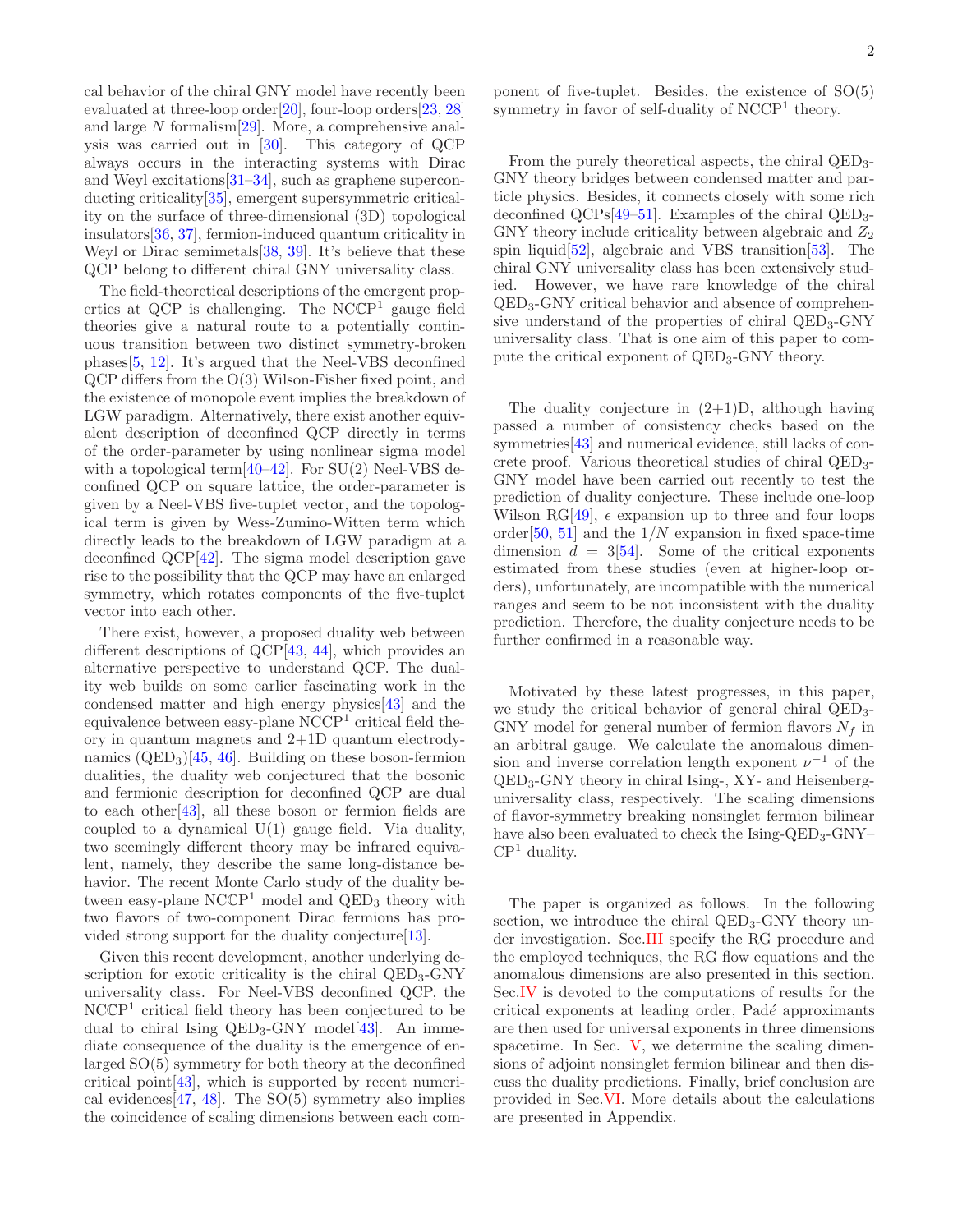# II. MODEL DESCRIPTIONS

#### A. The general chiral QED<sub>3</sub>-GNY model

The chiral QED3-GNY model describes a variety of QCP in Dirac systems[\[43,](#page-13-14) [49](#page-13-20)[–51](#page-13-21)]. In this model, the Dirac fermionic fields couple to the order parameters via Yuakawa coupling and the order parameters are described by a bosonic scalar fields. Here, we are interested in the general chiral QED3-GNY model, with the Lagrangian is defined by  $\mathcal{L} = \mathcal{L}_{QED_3} + \mathcal{L}_{\phi} + \mathcal{L}_{\psi\phi}$ ,

<span id="page-2-0"></span>
$$
\mathcal{L}_{QED_3} = \bar{\psi}_i (i\partial_\mu - eA_\mu)\psi_i - \frac{1}{4}F_{\mu\nu}F^{\mu\nu}, \qquad (1)
$$

$$
\mathcal{L}_{\phi} = \frac{1}{2} (\partial_{\mu} \phi_{a})^{2} - \frac{m^{2}}{2} \phi_{a} \phi_{a} - \frac{\lambda}{4!} (\phi_{a} \phi_{a})^{2}, \quad (2)
$$

$$
\mathcal{L}_{\psi\phi} = -g\bar{\psi}_i\left(\Sigma^a\phi_a\right)\psi_i,\tag{3}
$$

in  $(2+1)$ D Minkowski time-space, where the notation  $\partial$  =  $\gamma^{\mu}\partial_{\mu}$  is Feynman slash. The repeated indices are summed over.  $\psi_i$  and its conjugate  $\overline{\psi}_i$  are  $2N_f$  flavors of twocomponent spinors,  $i = 1, 2, ... 2N_f$ , which can be combined into  $N_f$  flavors of four-component spinors [\[51](#page-13-21), [54\]](#page-13-25). For generality, we will work with an arbitrary flavors number  $N_f$  of four-component spinor in the following, then the  $4 \times 4$  gamma matrices  $\gamma^{\mu}$  form four-dimensional representation of the Clifford algebra:  $\{\gamma^{\mu}, \gamma^{\nu}\} = 2\delta^{\mu\nu}\mathbb{1}_4$ , with the indices  $\mu$ ,  $\nu = 0, 1, 2$ . The conjugate spinor is defined as  $\bar{\psi}_i = \psi_i^{\dagger} \gamma_0$ . The RG calculations below does not need the explicit matrix form of these gamma matrices. Indeed, we just need the dimensions and the commutativity or anticommutativity between them. The field strength tensor is  $F_{\mu\nu} = \partial_{\mu}A_{\nu} - \partial_{\nu}A_{\mu}$ , the gauge field coupled to fermionic fields through the minimal coupling. To check the gauge invariance, the gauge fixed-term

$$
\mathcal{L}_{\xi} = -\frac{1}{2\xi} (\partial_{\mu} A_{\mu})^2, \tag{4}
$$

should be added in the Lagrangian. In the follows, we will work in an arbitrary gauge.

The Lagrangian given by  $\mathcal{L}_{\phi}$  describes the pure bosonic fields, it includes kinetic part and quartic interactions with strength  $\lambda$ . To describe different universality class, we generalize the model by introducing a  $N_b$ -component vector for bosonic fields  $\phi_a$ ,  $a = 1, 2, ...N_b$ . The boson mass-square  $m^2$  plays the role of tuning parameter for spontaneous symmetry breaking. In the symmetric phase  $(m^2 > 0)$ ,  $\langle \phi_a \rangle = 0$ . In the symmetric broken phase( $m^2$  < 0), the scale field  $\phi_a$  acquires a nonzero vacuum expectation, implying the spontaneous breaking of time-reversal symmetry and the dynamical generation of a fermion mass.

 $\mathcal{L}_{\psi\phi}$  denotes Yukawa coupling between bosonic and fermionic fields. The matrices  $(\Sigma^a)_{4N_f}$ , signalled various breaking patterns of the gapped phases, entering in the fermion kinetic term are made mutually commuting,  $[\Sigma^a, \gamma^\mu] = 0$ . In fact, the commuting relation always holds in the Mott criticality if  $[\gamma^0, M^a] = 0$ , where

 $M^a$  is the mass matrix corresponding to the ordered phase with  $\Sigma^a = \gamma^0 M^a$  and  $\gamma^0$  is some suitable Dirac matrix[\[15,](#page-12-18) [55,](#page-13-26) [56](#page-13-27)]. In this general QED<sub>3</sub>-GNY model, the Yukawa couping  $g$ , the charge  $e$  as well as the boson quartic interaction  $\lambda$ , are all marginal at upper critical dimension  $d_{uc} = 4$ ,

$$
[e^{0}] = \frac{4-d}{2}, [\lambda^{0}] = 4-d, [g^{0}] = \frac{4-d}{2},
$$
 (5)

suggesting that the fixed point may be accessible within the standard epsilon expansion in  $d = 4 - \epsilon$  dimensions spacetime. Here we write the couplings with a superscript to emphasize that these are bare values rather than renormalized values.

Three kinds of  $QED_3$ -GNY models are of interests for us. The first one is the chiral Ising model  $[23]$ , given by

$$
\mathcal{L}_{\psi\phi,I} = -g\bar{\psi}_i\phi\psi_i,\tag{6}
$$

it includes a real single component scale field  $\phi$  ( $N_b = 1$ ). The chiral Ising model have undergone extensive study in recent times [\[20](#page-12-15), [23,](#page-12-14) [49](#page-13-20)[–51\]](#page-13-21), for  $N_f = 1$ , it has been suggested as a dual description of  $N\text{CCP}^1$  model, which describes a deconfined QCP between Neel and VBS tran-sition on square lattice [\[49\]](#page-13-20); for  $N_f = 2$ , it has been suggested to describe criticality between algebraic spin liquid and a chiral spin liquid on a spin-1/2 kagome antiferromagnet. The second one is the chiral XY model, given by

$$
\mathcal{L}_{\psi\phi,XY} = -g\bar{\psi}_i(\phi_1 + i\gamma^5\phi_2)\psi_i,\tag{7}
$$

where the matrix  $\gamma^5$  arises from the definition of twocomponent complex order parameter. Applications of the chiral XY model in the condensed matter context include semimetal-superconductor quantum criticality in graphene and topological insulators[\[35](#page-13-7)], Kekule VBS transition in graphene[\[57](#page-13-28)], and the emergent supersymmetric critical point at the boundary of a topological phase with  $N_f = 2[36]$  $N_f = 2[36]$  $N_f = 2[36]$ . Another QED<sub>3</sub>-GNY model, which breaks spin-rotational symmetry spontaneously, refers to chiral Heisenberg model, and the Yukawa coupling is given as

$$
\mathcal{L}_{\psi\phi,H} = -g\bar{\psi}_i[\vec{\sigma} \otimes 1_{2N_f} \cdot \vec{\phi}]\psi_i, \tag{8}
$$

where the Heisenberg order parameter  $\vec{\phi}$  is a three component vector,  $\vec{\sigma}$  denotes three Pauli matrix. The critical exponents of the GNY model has been studied at four loops, see for example Ref [\[23](#page-12-14)]. However, the gauged chiral XY QED3-GNY model and gauged chiral Heisenberg QED3-GNY model, to the best of our knowledge, have rare been studied. Here, as will be shown below, the chiral QED<sub>3</sub>-GNY model with an arbitrary  $N_f$  and  $N_b$ can be studied in an unified way, as only the commutator and the dimensions of the gamma matrices are required to reach the last results.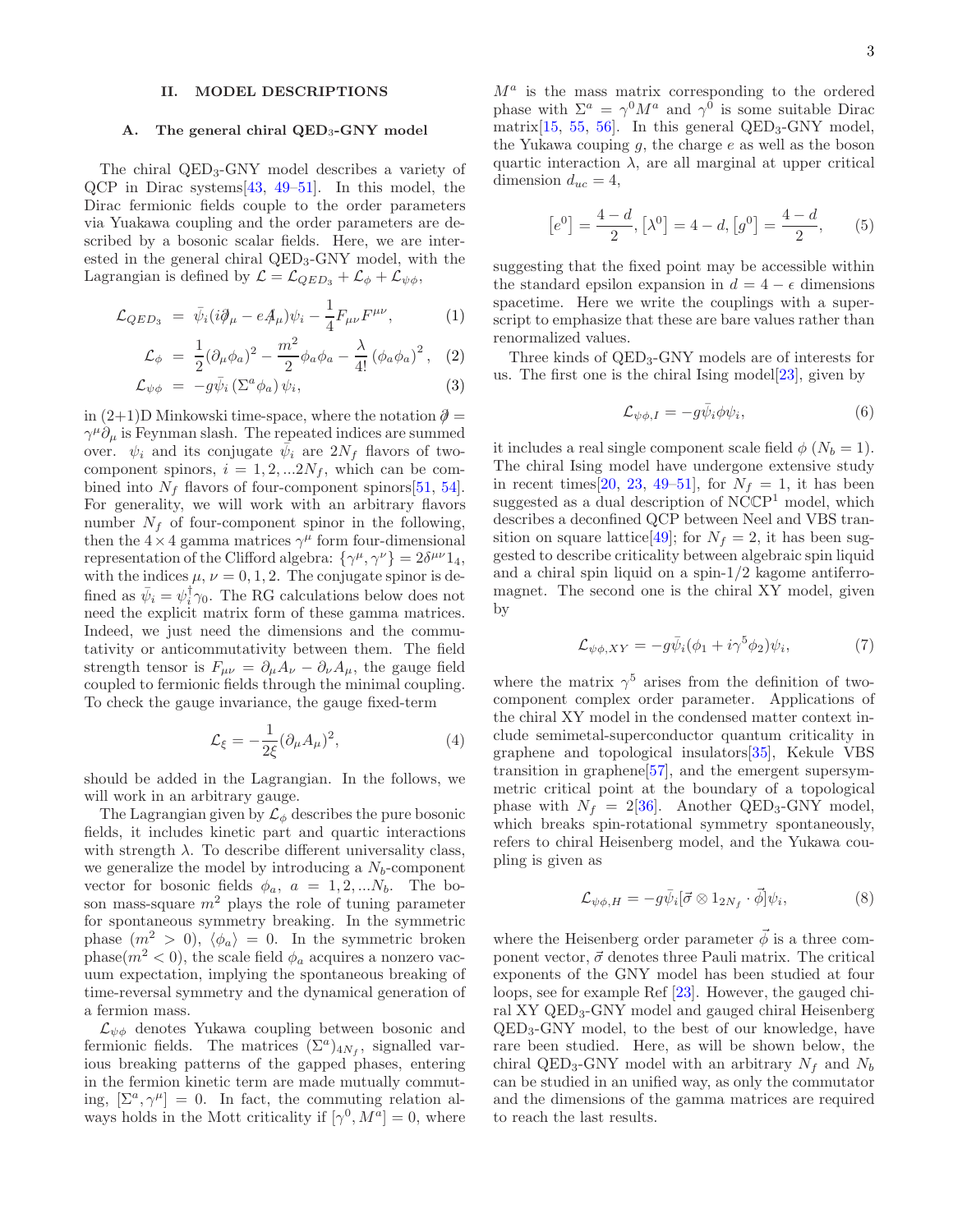### B. Feynmann rules

For the general chiral QED3-GNY model, the Feynman rules can be read off directly from the Lagrangian  $Eq.(1)$  $Eq.(1)$ to Eq.[\(3\)](#page-2-0). The propagator for fermion, scalar field and gauge field, respectively, are given by

$$
\psi : iS^0_{\alpha\beta}(p) = i\delta_{\alpha\beta}(p - M + i\epsilon)^{-1},\tag{9}
$$

$$
\phi : iD^0_{ab}(p) = i\delta_{ab}(p^2 - m^2 + i\epsilon)^{-1},\tag{10}
$$

$$
A: iG^{0}_{\mu\nu}(k) = -i\frac{g_{\mu\nu} - (1 - \xi)k_{\mu}k_{\nu}/k^{2}}{k^{2} + i\epsilon}.
$$
 (11)

The 0 superscript here implies these are bare propagators. The fermion and scalar field propagators are given for the massive case, the massless propagator are obtained by setting  $M = m^2 = 0$ . In addition to the propagator, there are three vertices. The QED<sub>3</sub> and Yukawa vertex are given by  $[\gamma_{A\bar{\psi}\psi}]^{\mu} = -ie\gamma^{\mu}, [\gamma_{\phi\bar{\psi}\psi}]^a = -ig\Sigma^a,$ respectively. With this notation, the  $\overline{QED_3}$  and Yukawa vertex functions, at lowest order, take the form

$$
-ie\Gamma_{A\psi\psi}^{\mu}(p',p) = -ie\gamma^{\mu},\qquad(12)
$$

$$
-ig\Gamma^{a}_{\phi\psi\psi}(p',p) = -ig\Sigma^{a}.
$$
 (13)

Finally, the bosonic self-interaction vertex reads

$$
\gamma_{ijmn} = -i(\lambda/3)(\delta_{ij}\delta_{mn} + \delta_{im}\delta_{jn} + \delta_{in}\delta_{jm}).
$$
 (14)

The lowest order bosonic vertex function  $V_{ijmn}$  takes the form  $iV_{ijmn} = \gamma_{ijmn}$ .

# <span id="page-3-0"></span>III. RENORMALIZATION GROUP ANALYSIS AND TECHNIQUES

To perform standard field-theoretic RG analysis in  $d =$  $4-\epsilon$  dimensions spacetime, we first define the bare theory. The bare Lagrangian for the general chiral QED<sub>3</sub>-GNY model is defined by  $Eq.(1)$  $Eq.(1)$  to  $(3)$  but with the fields and couplings are replaced by their bare counterparts,  $A \rightarrow$  $A_0, \psi \rightarrow \psi_0, \phi \rightarrow \phi_0, e \rightarrow e_0, \lambda \rightarrow \lambda_0, g \rightarrow g_0, m \rightarrow m_0,$  $\xi \rightarrow \xi_0$ . Then, the renormalized Lagrangian is given by

$$
\mathcal{L}_{R} = Z_{\psi}\bar{\psi}_{i}i\partial_{\mu}\psi_{i} - \frac{1}{4}Z_{A}F_{\mu\nu}^{2} - \frac{1}{2\xi}(\partial_{\mu}A_{\mu})^{2} \n- e^{\mu\varepsilon/2}Z_{\psi}Z_{A}^{1/2}Z_{e}\bar{\psi}_{i}A_{\mu}\psi_{i} + \frac{1}{2}Z_{\phi}(\partial_{\mu}\phi_{a})^{2} \n- \frac{1}{2}Z_{\phi}Z_{m^{2}}m^{2}\phi_{a}^{2} - \frac{\lambda}{4!}\mu^{\varepsilon}Z_{\lambda}Z_{\phi}^{2}(\phi_{a}\phi_{a})^{2} \n- g^{\mu\varepsilon/2}Z_{\psi}Z_{g}\sqrt{Z_{\phi}}\bar{\psi}_{i}(\Sigma^{a}\phi_{a})\psi_{i},
$$
\n(15)

where  $\mu$  denotes the energy scale parameterizing the RG flow, the explicit energy scale dependencies in the Lagrangian arise from the introduction of dimensionless couplings,  $g \mapsto g\mu^{\epsilon/2}, \lambda \mapsto \lambda \mu^{\epsilon}$  and  $e \mapsto e\mu^{\epsilon/2}$ . We have also defined the fields renormalization constants  $Z_{\psi}$ ,  $Z_{\phi}$  and  $Z_A$ , such that  $\psi_0 = \sqrt{Z_{\psi}}\psi$ ,  $\phi_0 = \sqrt{Z_{\phi}}\phi$  and

 $A_{0\mu} = \sqrt{Z_A} A_{\mu}$ . The renormalization relate the bare and renormalized values as

$$
X_0 = Z_X X, \quad X = e, \lambda, g, m^2. \tag{16}
$$

Further, we have also defined the relation  $\xi_0 = Z_A \xi$  for the demand that the gauge-fixing term is form-invariant. In the minimal subtraction scheme, the renormalization constants depend only on the dimensionless couplings and  $1/\epsilon$  and can be expanded into formal Laurent series, yielding

$$
Z_X(\epsilon, \lambda, g, e) = 1 + \sum_{k=1}^{\infty} \frac{Z_{X,k}(\lambda, g, e)}{\epsilon^k}.
$$
 (17)

The beta functions and the anomalous dimensions can be derived from these renormalization constants. By employing the dimensional regularization, we evaluate these renormalization constants in Appendix [B](#page-11-0) with minimal subtraction.

## A. Beta functions

The beta function are defined as the logarithmic derivatives with respect to the energy scale  $\mu$ ,

$$
\beta_e = \frac{de}{d\ln\mu}, \beta_g = \frac{dg}{d\ln\mu}, \beta_\lambda = \frac{d\lambda}{d\ln\mu}, \quad (18)
$$

where the coupling constants  $e$ , g and  $\lambda$  are all dimensionless. Since the bare couplings are independent of  $\mu$ , the beta function can be written as

$$
\beta_X = -X \frac{d \ln Z_X}{\ln \mu}, \quad X = e, \lambda, g. \tag{19}
$$

Here, the renormalization constants are displayed in Appendix [A.](#page-9-0) At the leading order, the beta function for the gauge charge reads

<span id="page-3-1"></span>
$$
\beta_e = -\frac{\epsilon}{2}e + \frac{N_f e^3}{12\pi^2},\tag{20}
$$

this equation takes the same form as the four-component spinor quantum electrodynamics in  $3 + 1$  dimensional spcetime. The beta function for the Yukawa coupling is given by

$$
\beta_g = -\frac{\epsilon}{2}g - \frac{6ge^2}{(4\pi)^2} + \frac{(2N_f - N_b + 4)g^3}{(4\pi)^2}.
$$
 (21)

Furthermore, the beta function for the quartic scalar coupling is given by

<span id="page-3-2"></span>
$$
\beta_{\lambda} = -\epsilon \lambda + \frac{8N_f g^2 \lambda}{(4\pi)^2} + \frac{\lambda^2 (N_b + 8)/3}{(4\pi)^2} - \frac{48N_f g^4}{(4\pi)^2}.
$$
 (22)

Following the notation of Ref. [\[49\]](#page-13-20), rescaling the couplings according to  $\alpha^2/(8\pi^2) \mapsto \alpha^2$ ,  $\alpha^2 = e^2$ ,  $g^2$ ,  $\lambda$ , and replacing the quartic scalar coupling according to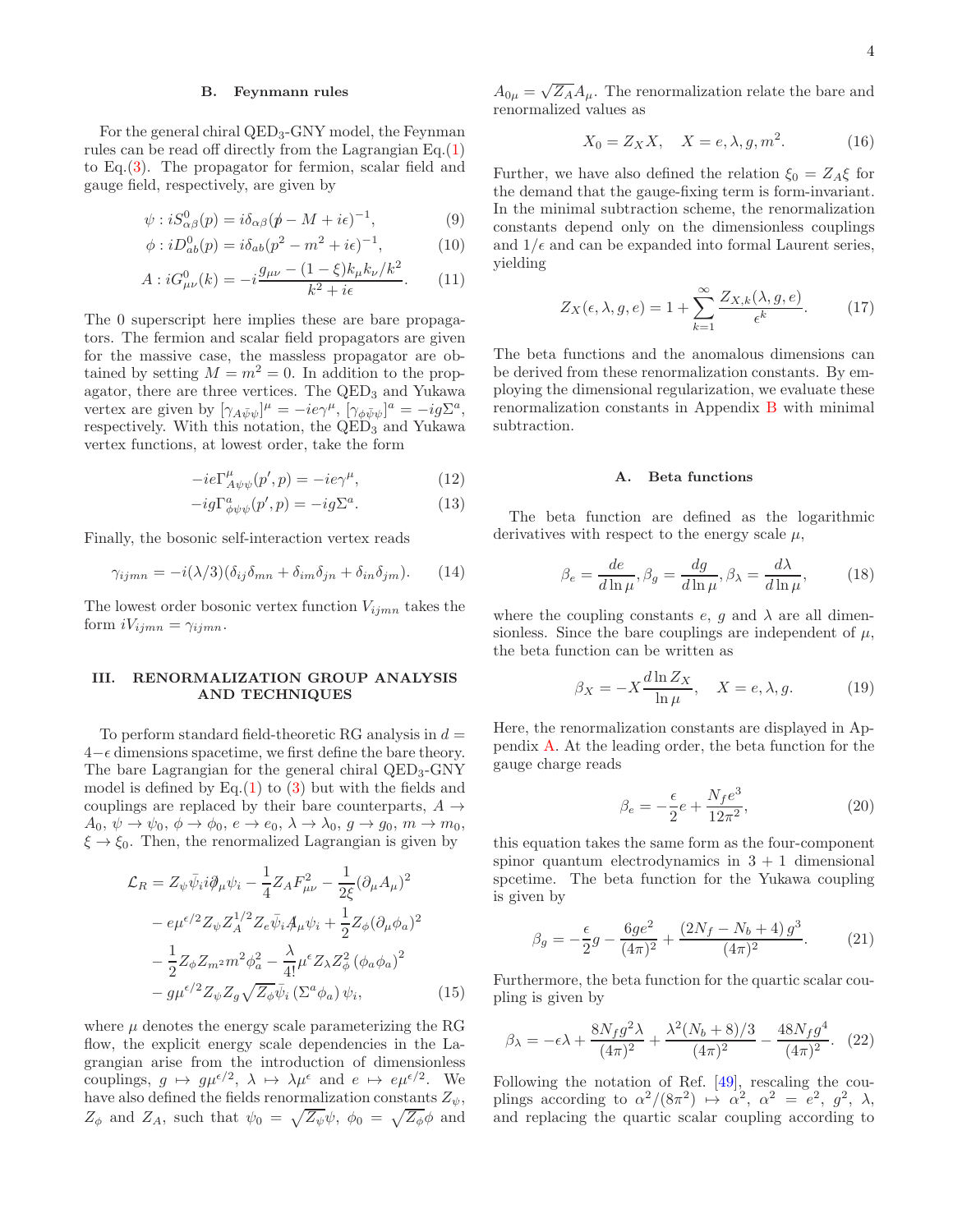$\lambda/4! \mapsto \lambda$ , our beta functions fully agree with the expressions in the chiral Ising  $QED_3$ -GNY model[\[50](#page-13-24), [51](#page-13-21)]. The consistency serves as a nontrivial check on our calculations. In the pure  $\text{QED}_3$  limit,  $\beta_e$  recovers the well-known  $QED_3$  beta function. Setting  $e = 0$  and  $g = 0$ ,  $\beta_{\lambda}$  agrees exactly with the  $O(N_b)$  scalar field theory. In the GNY limit, upon setting  $e = 0$ ,  $\beta_q$  and  $\beta_\lambda$  are consistent with the beta function of GNY model[\[23](#page-12-14)].

#### B. Anomalous dimensions

The anomalous dimensions is defined as the logarithmic derivatives of the renormalization constants with respect to the energy scale  $\mu$ ,

<span id="page-4-0"></span>
$$
\eta_X = \frac{1}{Z_X} \frac{dZ_X}{d\ln \mu} = \sum_{X = e, g, \lambda} \frac{d\ln Z_X}{dX} \beta_X \tag{23}
$$

where  $Z_X \in \{Z_{\psi}, Z_{\phi}, Z_A, Z_{m^2}\}\$  are renormalization constants and given in Appendix [A.](#page-9-0) At the critical point, the anomalous dimensions govern the scaling behavior and thus are universal. Explicitly, the one-loop anomalous exponent of the scalar field and fermionic field are given by

$$
\eta_{\phi} = \frac{4N_f g^2}{(4\pi)^2},\tag{24}
$$

$$
\eta_{\psi} = \frac{N_b g^2 - (4 - d - 2\xi)e^2}{(4\pi)^2}.
$$
 (25)

Note that  $\eta_{\psi}$  is gauge dependent. However,  $\eta_{\phi}$  has no dependence on the gauge-fixing parameter, it governs the power law of the two-point correlation function at the critical point. Using Eq.  $(23)$ , one gets the anomalous dimension for the mass square

<span id="page-4-2"></span>
$$
\eta_{m^2} = -\frac{\lambda (N_b + 2)/3 + 4N_f g^2}{(4\pi)^2}.
$$
 (26)

Our expressions can be checked in different limit. Upon setting  $e = 0$  only, our results fully agree with the GNY model<sup>[\[23](#page-12-14)]</sup>. In the pure  $QED<sub>3</sub>$  limit, we recover the known result  $\eta_{\psi} = 2e^2/(4\pi)^2$  in the Feynman gauge. Upon setting  $g = e = 0$ , we have  $\eta_{m^2} = -(N_b + 2)\lambda/(48\pi^2)$  for the  $O(N_b)$  scalar field theory.

#### C. Nonsinglet fermion bilinears operators

The mass term in the chiral  $QED<sub>3</sub>-GNY$  model is a singlet fermion bilinear  $\psi \psi$  which is gauge invariant. Another gauge invariant symmetry-breaking operator we can consider is the non-singlet fermion bilinear. Explicitly, we consider the  $QED_3$ -Ising-Yukawa theory with single flavor  $(N_f = 1)$  four-component Dirac spinor,

$$
\mathcal{L} = \bar{\psi}\gamma^{\mu}(i\partial_{\mu} - eA_{\mu})\psi - g\phi\bar{\psi}\psi, \qquad (27)
$$

where the  $4 \times 4$  gamma matrices  $\gamma^{\mu}$  form a four dimensional representation of Clifford algebra. Rewriting the four-component spinor as  $\psi = (\psi_1, \psi_2)$  and defining  $\gamma^{\mu} = \sigma^z \otimes \tilde{\gamma}^{\mu}$ , where the 2 × 2 gamma matrices  $\tilde{\gamma}^{\mu}$  form a two dimensional representation of Clifford algebra. The model can be expressed as

$$
\mathcal{L} = \sum_{i=1}^{2} \bar{\psi}_i \tilde{\gamma}^\mu (i\partial_\mu - eA_\mu) \psi_i - g\phi (\bar{\psi}_1 \psi_1 - \bar{\psi}_2 \psi_2), \quad (28)
$$

with  $\bar{\psi}_i = \psi_i^{\dagger} \tilde{\gamma}^0$ ,  $i = 1, 2$ . The SU(2) flavor symmetry is broken down to  $SU(1) \times SU(1)$  owing to the presence of nonsinglet fermion bilinear  $\bar{\psi} \sigma^z \psi$ . In general, the flavorsymmetry breaking non-singlet  $SU(N_f)$  fermion bilinear is defined as  $\Psi T_A \Psi$ , where the generators  $T_A$  of  $SU(N_f)$  is a traceless  $N_f \times N_f$  Hermitian matrix. In algebra spin liquid, the non-singlet fermion bilinear bridge between field operators and physical observables like Neel and VBS order<sup>[\[59\]](#page-13-29)</sup>. For the conjectured QED<sub>3</sub>-GNY-CP<sup>1</sup> duality, the scaling dimensions of the non-singlet fermion bilinear is essential to establish the duality  $[43, 50, 51]$  $[43, 50, 51]$  $[43, 50, 51]$  $[43, 50, 51]$  $[43, 50, 51]$ . Here, we present some technics for reaching the scaling dimensions of nonsinglet fermion bilinears.

<span id="page-4-1"></span>The scaling dimensions of  $SU(N_f)$  bilinear can be determined with the help of nonsinglet fermion bilinear insertions. More precisely, we add the renormalized SU( $N_f$ ) fermion bilinear,  $\delta \mathcal{L}_R = Z_{\mathcal{M}} Z_{\psi} \mathcal{M} \bar{\psi} T_A \psi$ , to the renormalized Lagrangian and then calculate the one-loop correction (see Fig. [1\)](#page-5-1). Here  $M$  serves as an infinitesimal background field that couples to the nonsinglet fermion bilinear and we have introduced renormalizion constant  $Z_M$ , which implies the anomalous dimension  $\eta_{\mathcal{M}} = d \ln Z_{\mathcal{M}}/d \ln \mu$ . In this case, the nonsinglet fermion bilinear scaling dimension at a non-Gaussian fixed point reads

<span id="page-4-3"></span>
$$
\Delta_{\bar{\psi}T_A\psi} = d - 1 - \eta_{\mathcal{M}},\tag{29}
$$

where  $\eta_{\mathcal{M}}$  is the anomalous dimension evaluated at the fixed point  $\eta_{\mathcal{M}} \equiv \eta_{\mathcal{M}}(e^2_*, g^2_*, \lambda_*)$ . Since the fermion bilinear are gauge-invariant operators,  $\eta_{\mathcal{M}}$  must be gauge invariant. Fig. [1](#page-5-1) shows the one-loop correction to the two-point function with infinitesimal  $M$  insertion. To obtain  $Z_M$ , we need to evaluate the one-loop corrections and determine the fermion bilinear counter term.

The Feynman diagram in Fig. [1\(](#page-5-1)a) gives

$$
-i\mathcal{M}\Sigma^{c}\Gamma^{(1)}_{\bar{\psi}T_{A}\psi}(p) = \int \frac{d^{d}k}{(2\pi)^{d}} \frac{1}{(p-k)^{4}}(-ie\gamma^{\mu})i(\not p - \not k)
$$
  
×  $(-i\mathcal{M}\Sigma^{c})i(\not p - \not k)(-ie\gamma^{\nu})G_{\mu\nu}(k),$   
=:  $-ie^{2}\mathcal{M}\Sigma^{c}\frac{8-2(1-\xi)}{(4\pi)^{2}\epsilon}.$  (30)

To reach the result we have set the external momentum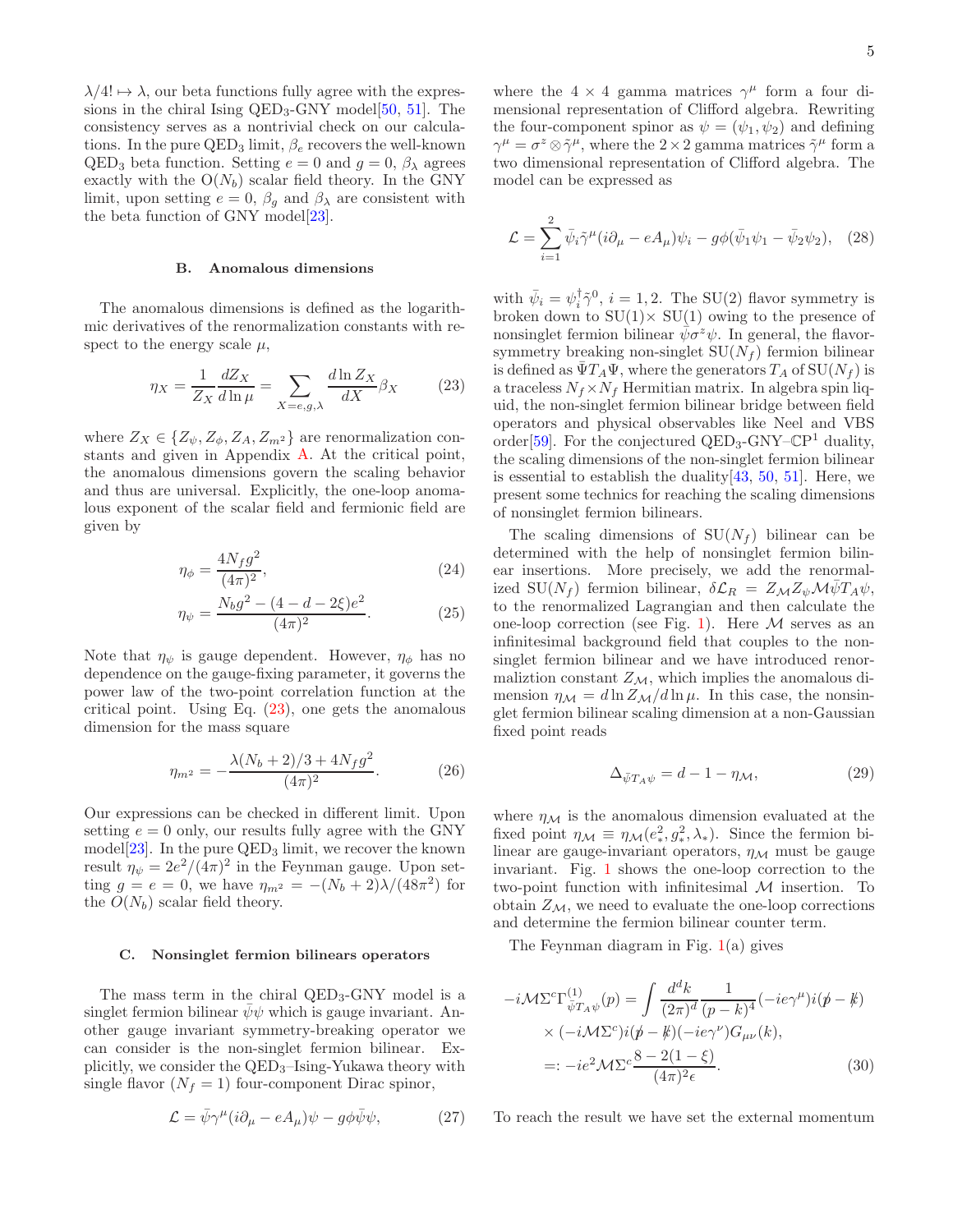

<span id="page-5-1"></span>FIG. 1: (Color online) One-loop corrections to the nonsinglet fermion bilinear  $\mathcal{M}\bar{\psi}T_A\psi$ .

to be zero. The Fig.  $1(b)$  $1(b)$  gives

$$
-i\mathcal{M}\Sigma^{c}\Gamma^{(2)}_{\bar{\psi}T_{A}\psi}(0) = \int \frac{d^{d}k}{(2\pi)^{d}} \frac{i\delta_{ab}}{k^{4}(k^{2}-m^{2})}(-ig\Sigma^{a})i\sharp
$$
  
 
$$
\times (-i\mathcal{M}\Sigma^{c})i\sharp (-ig\Sigma^{b}) =: ig^{2}\mathcal{M}\Sigma^{c}\frac{2(2-N_{b})}{(4\pi)^{2}\epsilon}.
$$
 (31)

The loop corrections contain divergent terms and need renormalization. A counter term should be added to absorb the infinite. Using the minimal subtraction, we have the renormalization condition:

$$
-i\Gamma_{\bar{\psi}T_A\psi}^{(1)}(0) - i\Gamma_{\bar{\psi}T_A\psi}^{(2)}(0) - i(Z_{\mathcal{M}}Z_{\psi} - 1) = 0. \tag{32}
$$

To calculate the renormaliztion constant at one-loop, we expand the Z-factors as  $Z_{\mathcal{M}} = 1 + \delta_{\mathcal{M}}, Z_{\psi} = 1 + \delta_{\psi}$ . Taking into account the subtraction condition, one has

$$
\delta_{\mathcal{M}} = -\Gamma^{(1)}_{\bar{\psi}T_A\psi}(0) - \Gamma^{(2)}_{\bar{\psi}T_A\psi}(0) - \delta_{\psi}
$$

$$
= \frac{(5 - 2N_b)g^2 - 6e^2}{(4\pi)^2} \frac{1}{\epsilon},
$$
(33)

and the anomalous dimensions  $\eta_{\mathcal{M}}$  is given by

$$
\eta_{\mathcal{M}} = \frac{1}{Z_{\mathcal{M}}} \sum_{X = e,g} \frac{dZ_{\mathcal{M}}}{dX} \beta_X = \frac{6e^2 - (5 - 2N_b)g^2}{(4\pi)^2}.
$$
 (34)

## <span id="page-5-0"></span>IV. CRITICAL EXPONENTS

To determine the critical exponents, we begin by searching for the fixed points with couplings  $(e_*^2, g_*^2, \lambda_*)$ . The beta functions  $Eqs.(20)-(22)$  $Eqs.(20)-(22)$  $Eqs.(20)-(22)$  $Eqs.(20)-(22)$  admit eight fixed points: the Gaussian fixed point (0,0,0), the conformal QED<sub>3</sub> fixed point  $(6\pi^2 \epsilon/N_f, 0, 0)$ , the Wilson-Fisher fixed point  $(0, 0, 48\pi^2 \epsilon/(N_b + 8))$ , the QED<sub>3</sub>-Wilson-Fisher fixed point with  $e_*^2 \neq 0$ ,  $g_*^2 = 0$ ,  $\lambda_* \neq 0$ . And

two GNY fixed points with  $e_*^2 = 0$ ,  $g_*^2 \neq 0$ ,  $\lambda_* \neq 0$ . Besides, there are two QED<sub>3</sub>-GNY fixed points:

$$
e_*^2 = \frac{6}{N_f} \pi^2 \epsilon,\tag{35}
$$

$$
g_*^2 = \frac{4(2N_f + 9)}{N_f(4 - N_b + 2N_f)} \pi^2 \epsilon,
$$
\n(36)

$$
\lambda_{*}^{\pm} = 24 \frac{-(2N_f + N_b + 14) \pm F}{(4 - N_b + 2N_f)(N_b + 8)} \pi^2 \epsilon,
$$
 (37)

with

g

$$
F = \sqrt{(2N_f + N_b + 14)^2 + 4(N_b + 8)(2N_f + 9)^2/N_f}.
$$
\n(38)

In agreement with previous study Ref.[\[49\]](#page-13-20), of all these fixed points only the positive  $QED_3$ -GNY fixed points  $(e^2_*,g^2_*,\lambda^+_*)$  are stable. The fixed-point and the RG flow are shown in Fig[.2,](#page-6-0) the positive  $QED_3$ -GNY fixed points corresponds to a continuous phase transition at which the symmetry is spontaneously broken. We also check that the positive stable fixed point established here holds only for  $2N_f - N_b + 4 > 0$ , otherwise, one has a negative stable fixed point.

To study the universal critical behavior, we evaluate the fermion and boson anomalous dimension

$$
\eta_X^* \equiv \eta_X(e_*^2, g_*^2, \lambda_*^+), \tag{39}
$$

where  $X = \psi, \phi, A, m^2$ . At the conformal QED<sub>3</sub> fixed point, the gauge field anomalous dimension, to leading order in  $d = 4 - \epsilon$ , reads  $\eta_A = \epsilon + \mathcal{O}(\epsilon^2)$ , which arises from the Ward identity associated with the gauge  $U(1)$ symmetry. The beta function for the mass square is conventionally defined as  $\beta_{m^2} = dm^2/d \ln \mu$ , which yields

$$
\beta_{m^2} = -(2 + \eta_{m^2})m^2, \tag{40}
$$

In terms of the anomalous dimension of mass square at the fixed point, the inverse correlation length exponent  $\nu^{-1}$  is obtained as

<span id="page-5-2"></span>
$$
\nu^{-1} = -d\beta_{m^2}/dm^2|_{\eta_X^*} = 2 + \eta_{m^2}^*.
$$
 (41)

<span id="page-5-3"></span>We are interesting with the exponent  $\nu^{-1}$  and the scalar field anomalous anomalous dimension  $\eta_{\phi}$ . Let's evaluate the analytical expressions for the critical exponents of general  $QED_3$ -GNY theory. At the  $QED_3$ -GNY fixed point, from Eqs.  $(24)$ ,  $(26)$  and  $(41)$ , we find

$$
\eta_{\phi} = \frac{2N_f + 9}{(2N_f - N_b + 4)} \epsilon + \mathcal{O}(\epsilon^2),\tag{42}
$$

$$
\nu^{-1} = 2 - \frac{(F - 2N_f - N_b - 14)(N_b + 2)}{2(2N_f - N_b + 4)(N_b + 8)}\epsilon
$$

$$
- \frac{2N_f + 9}{2N_f - N_b + 4}\epsilon + \mathcal{O}(\epsilon^2). \tag{43}
$$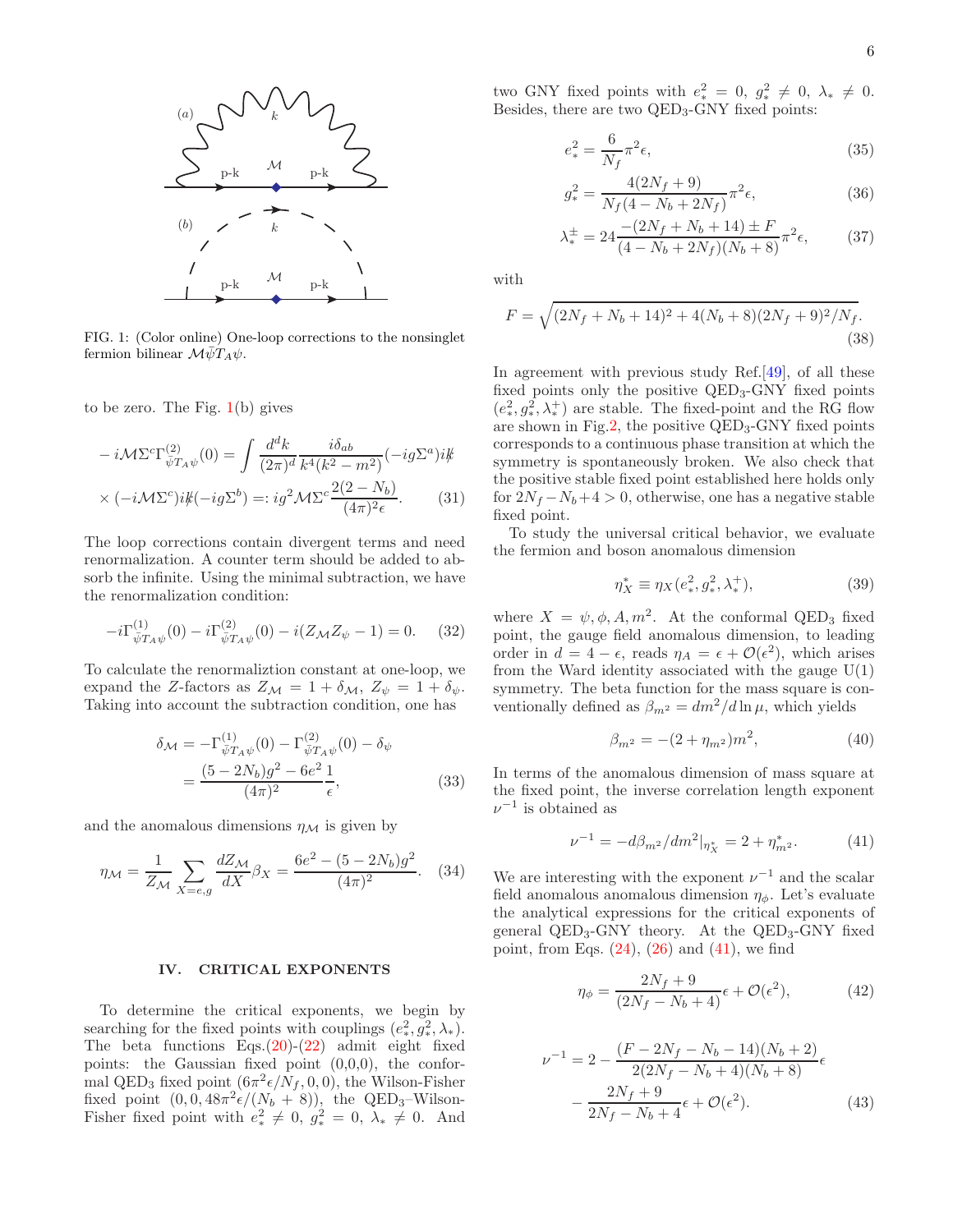

<span id="page-6-0"></span>FIG. 2: (Color online) The fixed-point structure and the RG flow of QED<sub>3</sub>-GNY model in  $(g^2/(8\pi^2), \lambda/(8\pi^2))$  plane to leading order in  $d = 4 - \epsilon$  dimensions. Here charge is chosen as its infrared stable QED fixed point  $e^2 = 6\pi^2 \epsilon/N_f$ . (a)-(c) display the RG flow of chiral Ising, XY, and O(3) QED<sub>3</sub>-GNY model, respectively. The critical behavior is governed by the infrared stable fixed point locates at S with  $g^2 > 0$  and  $\lambda > 0$ .

The exponents of the chiral QED<sub>3</sub>-GNY universality class can be easily calculated from the analytical expressions. As a nontrivial check, we will see the above expressions recover the result of chiral Ising-QED<sub>3</sub>–GNY universality class at corresponding order[\[50](#page-13-24), [51](#page-13-21)]. In the following, we also calculate the exponents in chiral XY- and Heisenberg-  $QED_3$ -GNY universality class. As far as we are aware, the chiral QED<sub>3</sub>-GNY universality class, especially the chiral XY QED<sub>3</sub>-GNY and chiral  $O(3)$  QED<sub>3</sub>-GNY universality class, have rare been studied.

## A. Chiral Ising QED<sub>3</sub>-GNY universality calss

In this section, we present the exponents of the intensely studied chiral Ising QED3-GNY universality class recently. The ungauged chiral Ising QED<sub>3</sub>-GNY model with  $N_f = 2$  in graphene lattice has been argued to describe critical point of semimetal-CDW transition[\[60\]](#page-13-30). The spinless fermions on two dimensional lattice with tuning repulsive interactions also belongs to the chiral Ising universality class[\[20,](#page-12-15) [23\]](#page-12-14). The ungauged model with  $N_f = 1/4$  has been argued to relevant to emergent supersymmetric critical point on the surface of topologi-cal phase[\[37\]](#page-13-9). Furthermore, the chiral Ising  $QED_3$ -GNY model is relevant to the conjectured duality with the NCCP<sup>1</sup> model and the quantum criticality for the spin- $1/2$  Kagome antiferromagnet[\[50,](#page-13-24) [51](#page-13-21)].

When the system is tuned to criticality  $(Fig.2(a))$  $(Fig.2(a))$  $(Fig.2(a))$ , one gets the exponents as the function of fermion flavors  $N_f$ ,

$$
\eta_{\phi} = \frac{2N_f + 9}{2N_f + 3}\epsilon + \mathcal{O}(\epsilon^2),\tag{44}
$$

$$
\nu^{-1} = 2 - \frac{10N_f^2 + 39N_f + W}{6N_f(2N_f + 3)} \epsilon + \mathcal{O}(\epsilon^2),\tag{45}
$$

with  $W = \sqrt{4N_f^4 + 204N_f^3 + 1521N_f^2 + 2916N_f}$ , which agrees rather well with Ref.[\[50](#page-13-24), [51](#page-13-21)]. The  $N_f = 1$  case

relevant for the conjectured duality between chiral Ising QED3-GNY model and non-compact CP <sup>1</sup> model, the numerical exponents give  $\eta_{\phi} = 2.2\epsilon, \nu^{-1} = 2-3.90514\epsilon$ . For  $N_f = 2$ , we obtain  $η_φ = 1.85714\epsilon, ν^{-1} = 2-2.7937\epsilon$ . The plain extrapolation by setting  $\epsilon = 1$  gives an unphysical result, implying that the gauge field tend to worse the convergence of the  $\epsilon$  expansion and change the ungauged chiral Ising GNY universality class qualitatively[\[23](#page-12-14)]. To obtain an estimates of critical exponents for the physical dimensions, we employ simple Padé approximants $[50]$ . At the lowest order, the Padé approximants give an unique [0/1] extrapolation.

The padé estimates for the order parameter anomalous dimensions and the inverse correlation-length exponent are listed in Table [I,](#page-7-1) we list the extensively study  $N_f =$ 1 and  $N_f = 2$  case. Different Padé approximants for the inverse correction length exponent  $\nu^{-1}$  in the chiral Ising  $QED_3$ -GNY model $[50, 51]$  $[50, 51]$  $[50, 51]$  $[50, 51]$ , however, have a rather large interval ranging from 0.0486 to 0.677. The  $\mathcal{O}(1/N)$ result seems an order of magnitude smaller than the  $4-\epsilon$ expansion. Therefore, it will be an inevitable task to give an improved estimates in future study.

Further, the ungauged chiral Ising QED3-GNY model with  $N_f = 1/4$  is compatible with an emergent supersymmetric criticality at which the bosons and fermions are identical to each other. The critical exponents give

$$
\eta = \eta_{\phi} = \eta_{\psi} = \epsilon/7. \tag{46}
$$

At one-loop order, we observe the superscaling relation  $\nu^{-1} = (d - \eta)/2$  exactly holds[\[69](#page-14-0)]. In general, the supersymmetric criticality always satisfied for  $N_b = 4N_f$ , so the supersymmetric scenario also exists in the  $O(2)$  and  $O(4)$  universality class. Finally, in the  $e^2 = g^2 = 0$  limit, the chiral QED3-GNY model reduces to the completely decoupled chiral fermion theory and scalar  $O(N_b)$  field theory. And the critical behavior is dominated by the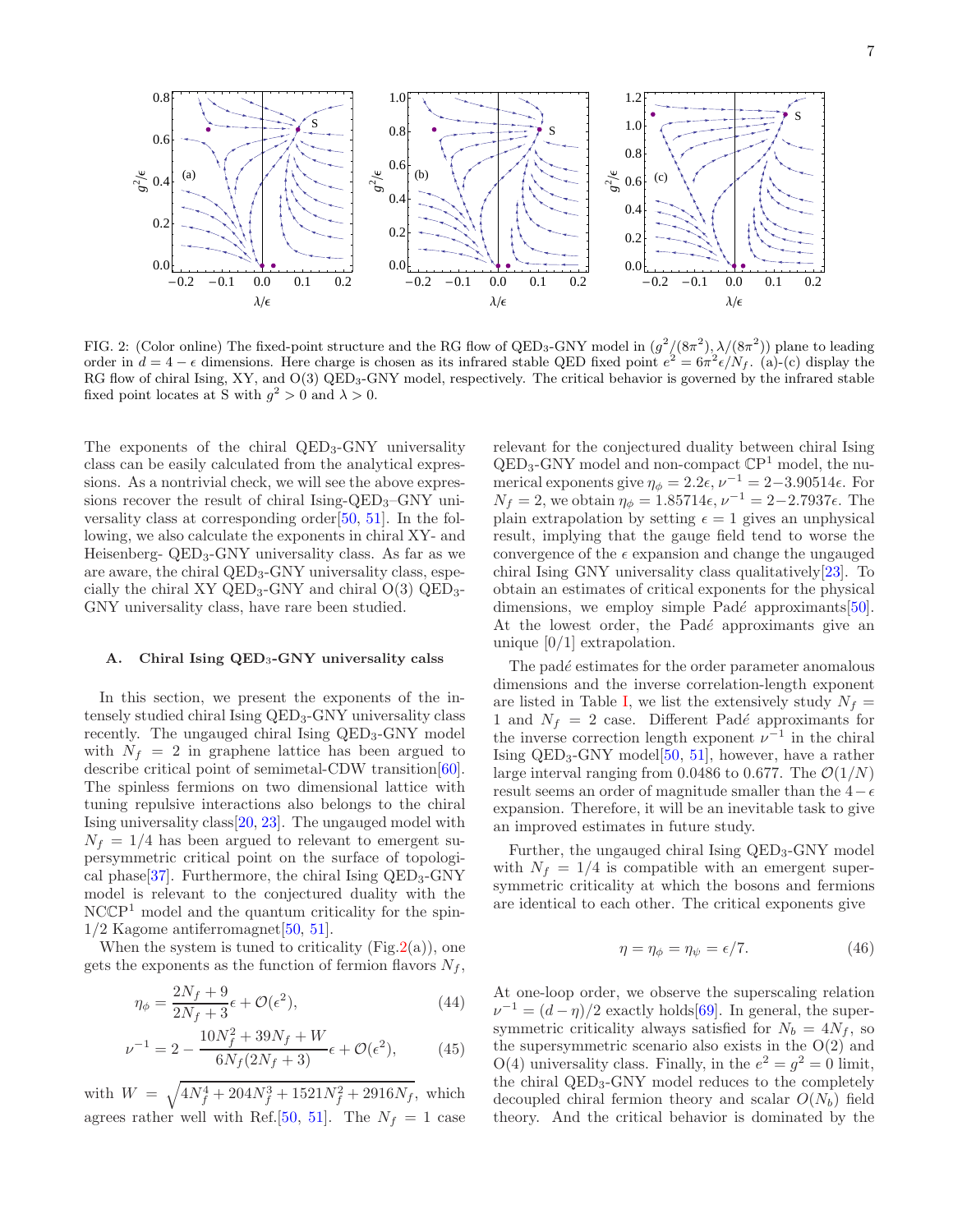<span id="page-7-1"></span>TABLE I: Critical exponents for chiral QED<sub>3</sub>-GNY universality class in  $d = 2 + 1$  dimensional spacetime: Estimates of inverse correlation length exponent  $\nu^{-1}$  and fermions anomalous dimensions  $\eta_{\phi}$  with [0/1] extrapolation at leading  $\epsilon$  expansion. For comparison, we also list the estimates from  $1/N$ expansion at  $O(1/N)$  order.

| chiral Ising $QED_3$ -GNY              | $N_f$          | $\nu^{-1}$ | $\eta_\phi$   |
|----------------------------------------|----------------|------------|---------------|
| this work $4 - \epsilon$ , [0/1]       | 1              | 0.6774     | 2.2           |
| $4 - \epsilon$ , [1/1], four-loop [50] | 1              | 0.660      | 2.00          |
| $4 - \epsilon$ , [1/1], three-loop[51] | 1              | 0.6595     | 1.9978        |
| $\mathcal{O}(1/N), [0/1], [54]$        | 1              |            | 0.093         |
| this work $4 - \epsilon$ , [0/1]       | 2              | 0.8344     | 1.8571        |
| $\mathcal{O}(1/N), [0/1], [54]$        | 2              |            | 0.17          |
| this work $4 - \epsilon$ , [0/1]       | $\infty$       | 1.3333     | 1.0           |
| chiral $XY$ QED <sub>3</sub> -GNY      | $N_f$          | $\nu^{-1}$ | $\eta_{\phi}$ |
| this work $4 - \epsilon$ , [0/1]       | 1              | 0.5374     | 2.75          |
| O(1/N), [0/1][72]                      | 1              | 0.27       |               |
| this work $4 - \epsilon$ , [0/1]       | 2              | 0.7208     | 2.1667        |
| $O(1/N)$ [0/1][72]                     | $\overline{2}$ | 0.426      |               |
| this work $4 - \epsilon$ , [0/1]       | $\infty$       | 1.3333     | 1.0           |
| chiral $O(3)$ QED <sub>3</sub> -GNY    | $N_f$          | $\nu^{-1}$ | $\eta_{\phi}$ |
| this work $4 - \epsilon$ [0/1]         | 1              | 0.4024     | 3.6667        |
| this work $4 - \epsilon$ , [0/1]       | 2              | 0.6082     | 2.6           |
| this work $4 - \epsilon$ , $ 0/1 $     | $\infty$       | 1.3333     | 1.0           |

Wilson-Fisher fixed point, one then gets

$$
\nu^{-1} = 2 - \frac{N_b + 2}{N_b + 8}\epsilon + \mathcal{O}(\epsilon^2), \quad \eta_{\phi} = 0,
$$
 (47)

at leading order. Further, all the six critical exponents satisfy the scaling relations:

$$
\alpha = 2 - d\nu, \beta = \nu(d - 2 + \eta)/2, \tag{48}
$$

$$
\gamma = \nu(2 - \eta), \gamma = \beta(\delta - 1). \tag{49}
$$

## B. Chiral XY QED<sub>3</sub>-GNY universality class

In condensate condensed-matter, the chiral XY QED<sub>3</sub>-GNY universality class is relevant to the quantum criticality at which the order parameter exhibits  $U(1)$  symmetry, i.e., superconductivity criticality[\[35\]](#page-13-7) and semimetal-Kekule VBS transition in graphene [\[57\]](#page-13-28). At the stable chiral XY QED<sub>3</sub>-GNY fixed point (Fig.  $2(b)$  $2(b)$ ), we get

$$
\eta_{\phi} = \frac{2N_f + 9}{2N_f + 2}\epsilon + \mathcal{O}(\epsilon^2),\tag{50}
$$

$$
\nu^{-1} = 2 - \frac{8N_f^2 + 29N_f + W}{10N_f(N_f + 1)} \epsilon + \mathcal{O}(\epsilon^2), \qquad (51)
$$

with  $W = \sqrt{4N_f^4 + 224N_f^3 + 1696N_f^2 + 3240N_f}$ . For the correlation-length exponent we get  $\nu^{-1} = 2 - 5.44305\epsilon$  for  $N_f = 1$ , and  $\nu^{-1} = 2 - 3.54939 \epsilon$  for  $N_f = 2$ . The result from padé estimates of chiral XY  $QED_3$ -GNY universality class are listed in table [I,](#page-7-1) together with the estimate from  $1/N$  expansion at  $\mathcal{O}(1/N)$ . Again, we observe the criticality qualitatively changed in the ungauged chiral QED3-GNY universality class.

## C. Chiral Heisenberg QED<sub>3</sub>-GNY universality class

The chiral Heisenberg QED<sub>3</sub>-GNY universality class refers to a theory with the order parameter field having three real components. A possible candidate is the field-theoretical formulation of the Mott criticality of interacting electrons, i.e., the  $N_f = 2$  case corresponds to transition towards an antiferromagnetic state of interacting electrons on the honeycomb lattice[\[31](#page-13-5), [33](#page-13-31), [74,](#page-14-2) [75](#page-14-3)]. At the stable  $QED_3$ -GNY fixed point (Fig[.2\(](#page-6-0)c)), one gets

$$
\eta_{\phi} = \frac{2N_f + 9}{2N_f + 1}\epsilon + \mathcal{O}(\epsilon^2),\tag{52}
$$

$$
\nu^{-1} = 2 - \frac{34N_f^2 + 113N_f + 5W}{22N_f(2N_f + 1)}\epsilon + \mathcal{O}(\epsilon^2). \tag{53}
$$

with  $W = \sqrt{4N_f^4 + 244N_f^3 + 1873N_f^2 + 3564N_f}$ . The numerical evaluation of the correlation-length exponent provides  $\nu^{-1} = 2 - 7.93931\epsilon$  for  $N_f = 1$ , and  $\nu^{-1} =$ 2 − 4.57683 $\epsilon$  for  $N_f = 2$ . In Table [I,](#page-7-1) we also provide the padé estimate for the critical exponents in the chiral Heisenberg [or  $O(3)$ ] QED<sub>3</sub>-GNY universality class. When  $N_f \to \infty$ , the chiral Ising-, XY- and  $O(3)$ -QED<sub>3</sub>-GNY theory tend to a same universality class.

Finally, the critical exponents for the chiral QED3- GNY model should be verified by other approaches, i.e., conformal bootstrap approach and sign-free quantum Monte Carlo simulations. Recently, the Monte Carlo simulation of quantum rotor model pioneer a new tech-nique to study chiral QED<sub>3</sub>-GNY universality class<sup>[\[76\]](#page-14-4)</sup>. The lattice quantum electrodynamics with interacting fermionic matter provide a platform for realizing various quantum phases and universality class[\[53\]](#page-13-23). By varying the coupling strength and the coupling constant of the gauge field, it's possible for us to reach the breaking phases such as N´eel antiferromagnet and valence-bondsolid. We therefore believe that the numerical results for the critical behavior of the continuum chiral  $QED_3$ -GNY model can be reached by the large-scale numerical Monte Carlo simulations.

## <span id="page-7-0"></span>V. FERMION BILINEARS AND CONJECTURED DUALITY RELATIONS

We are interested in the scaling dimensions of  $SU(N_f)$ flavor nonsinglet fermion bilinear  $\Delta_{\bar{\psi}T_A\psi}$  in chiral QED<sub>3</sub>-GNY model. In chiral Ising QED3-GNY universality class, the nonsinglet fermion bilinear relevant for the conjectured scaling relations [\(57\)](#page-8-1) and [\(59\)](#page-8-2) which bridge between the Ising QED<sub>3</sub>-GNY model involving two flavors of two-component Dirac fermions and<br>the SU(2) NCCP<sup>1</sup> model. According to Eqs.[\(29\)](#page-4-3) and [\(34\)](#page-5-3), at one-loop order, we obtain

$$
\Delta_{\bar{\psi}T_A\psi} = d - 1 - \frac{8N_f + 9N_b + 4N_bN_f - 9}{4N_f(2N_f - N_b + 4)}\epsilon,\qquad(54)
$$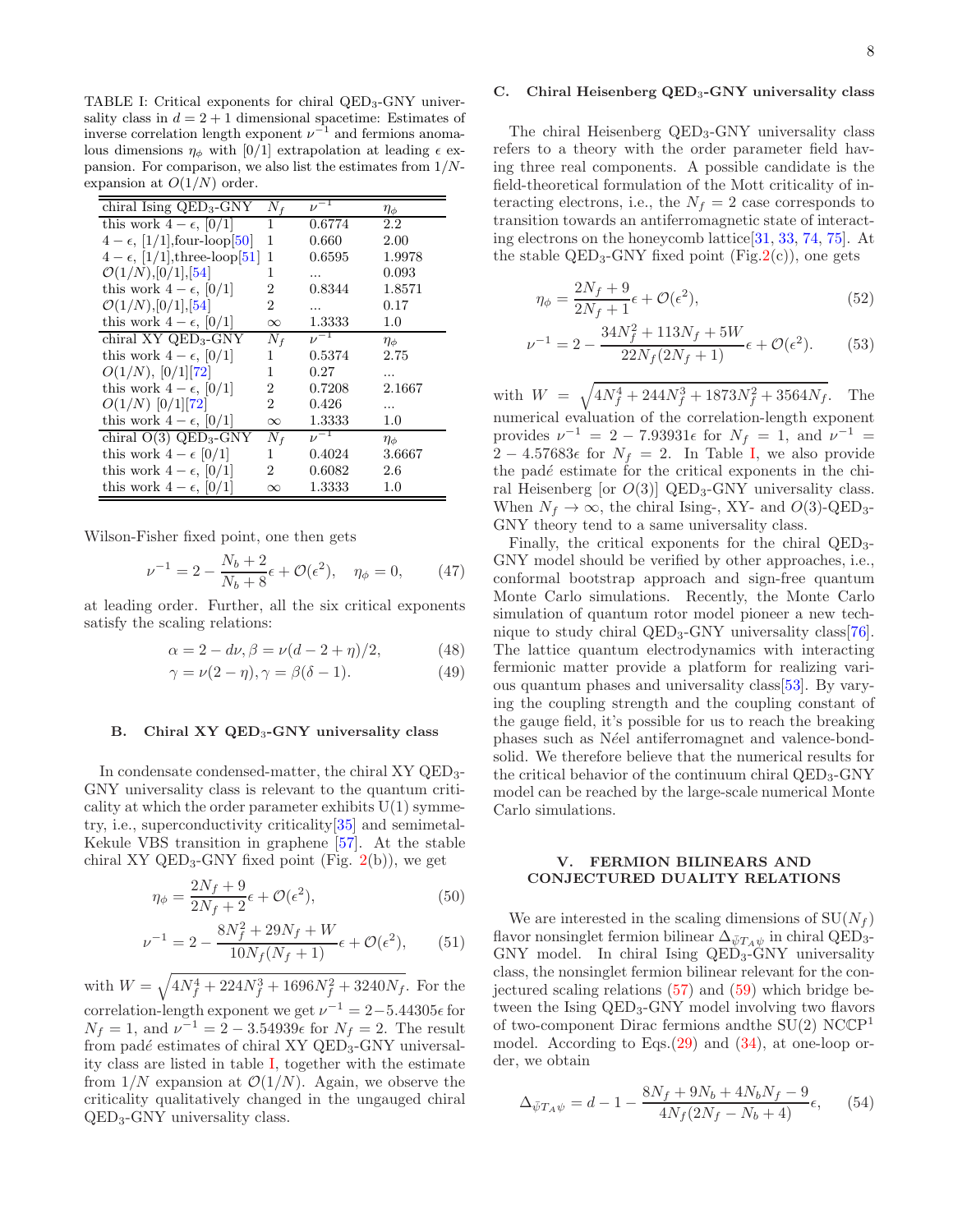<span id="page-8-3"></span>TABLE II: Padé estimates for the flavor nonsinglet fermion bilinear  $\Delta_{\bar{\psi}T_A\psi}$  using [0/1] extrapolation in the chiral QED<sub>3</sub>-GNY universality class. The results quoted from  $1/N$  expansion are also listed for comparison.

| chiral Ising $QED_3$ -GNY           | [0/1]  | $O(1/\bar{N}^2)$ [77] |
|-------------------------------------|--------|-----------------------|
| $N_f=1$                             | 1.9565 | 1.3795                |
| $N_f=2$                             | 2.0323 | 1.6482                |
| $N_f=4$                             | 2.1064 | 1.8116                |
| $N_f = 10^5$                        | 2.2499 | 1.9213                |
| chiral $XY$ QED <sub>3</sub> -GNY   | [0/1]  | $O(1/N^2)$            |
| $N_f=1$                             | 1.6180 |                       |
| $N_f=2$                             | 1.8541 |                       |
| $N_f=4$                             | 2.0196 |                       |
| $N_f = 10^5$                        | 2.2499 |                       |
| chiral $O(3)$ QED <sub>3</sub> -GNY | 0/1    | $O(1/N^2)$            |
| $N_f=1$                             | 1.2558 |                       |
| $N_f=2$                             | 1.6514 |                       |
| $N_f=4$                             | 1.9229 |                       |
| $N_f = 10^5$                        | 2.2499 |                       |

where  $d = 4 - \epsilon$ . For  $N_b = 1$ , this expression gives

$$
\Delta_{\bar{\psi}T_A\psi} = 3 - \frac{2N_f + 6}{2N_f + 3}\epsilon + \mathcal{O}(\epsilon^2),\tag{55}
$$

which in agreement with Ref.[\[50](#page-13-24)]. Strictly speaking, the flavor nonsinglet fermion bilinear only exists for  $SU(N_f)$ with  $N_f \geq 2$ , implying the absence of flavors symmetry breaking at  $SU(1)$  case. Estimates for the exponents in three dimensions depend on the radius of convergence of series  $\mathcal{O}(\epsilon^2)$ . To provide a comparable estimates, we have evaluated the  $SU(N_f)$  fermion bilinear scaling dimensions for various  $N_f$  using the Padé approximants. Our estimates are shown in Table [II.](#page-8-3) We observe that fermion bilinear scaling dimensions increase monotonically as  $N_f$ increase in the chiral QED<sub>3</sub>-GNY universality class, an interesting feature is that the scaling dimensions has a maximum value as  $N_f \to \infty$  in this universality class,

$$
\Delta_{\bar{\psi}T_A\psi}^{max} = 2.5. \tag{56}
$$

We now discuss a application of the scaling dimensions of  $SU(N_f)$  adjoint flavor nonsinglet fermion bilinear. Building on early fascinating works, the two flavors of two-component Dirac fermions chiral QED<sub>3</sub>-GNY model has recently been conjectured to be dual to the  $NCCP<sup>1</sup>$  model $[43, 49]$  $[43, 49]$  $[43, 49]$ . If the duality holds, it would imply an emergent SO(5) symmetry in both models when they are tuned to their putative critical points. An implication of the duality is the scalar anomalous dimension  $\eta_{\phi}$  should coincide at criticality,

<span id="page-8-1"></span>
$$
\eta_{\text{VBS}} = \eta_{\text{Neel}} = \eta_{\phi},\tag{57}
$$

where the first equality arises from  $SO(5)$  symmetry on the NCCP<sup>1</sup> side and the second one from  $z^{\dagger}\sigma^z z \sim \phi$ . Furthermore, both  $z^{\dagger}z$  and  $\phi^2$  are all rank-2 tensors of the  $SO(5)$  vector [\[43,](#page-13-14) [50](#page-13-24), [51\]](#page-13-21), the former tune through Neel-VBS criticality in the NCCP<sup>1</sup> model and the latter

tune through transition in the chiral  $QED_3$ -GNY model. Therefore, the duality between rank-2 operators imply the correlation-length exponents in two models should coincide,

$$
\nu_{\rm CP^1} = \nu_{\rm QED_3\text{-}GNY}.\tag{58}
$$

According to the proposed duality, the fermion bilinear  $\bar{\psi}T_A\psi$  has the same correlations as  $\dot{\phi}^2$  in the chiral QED<sub>3</sub>-GNY model, which implies the scaling relation

<span id="page-8-2"></span>
$$
[\bar{\psi}T_A\psi] = 3 - \nu_{\text{QED}_3\text{-GNY}}^{-1}.
$$
 (59)

This nontrivial scaling relation is particularly interesting as it only relates the scaling dimensions of different operators on the QED3-GNY side, which allow us to check the conjectured duality on a quantitative level. The present one-loop result gives

$$
3 - \nu^{-1} = 2.3226.\t(60)
$$

which agrees within 16% with the scaling dimensions of fermion bilinear. Numerical studies of Néel-VBS transition in spin systems find  $1/\nu$  ranging from 1.28 to 2.0[\[8,](#page-12-6) [79](#page-14-6)[–82\]](#page-14-7), these values are inconsistent with our estimate of  $\nu^{-1} = 0.6774$  for chiral Ising QED<sub>3</sub>-GNY model. The anomalous dimensions  $\eta_{N\acute{e}el}$  and  $\eta_{VBS}$  for the N $\acute{e}el$ and VBS order parameters, according to the proposed duality, should coincide with  $\eta_{\phi}$ . The numerical simulations yield  $\eta_{\text{N\'{e}el}} \approx \eta_{\text{VBS}}[80]$  $\eta_{\text{N\'{e}el}} \approx \eta_{\text{VBS}}[80]$ , with the exponents given near 0.3. Unfortunately, the one-loop result for  $\eta_{\phi}$  gives 1.9, which is roughly an order of magnitude larger than the exponent in bosonic systems. As far as we are aware, the inconsistency remains at higher-order perturbative calculations  $[50, 51]$  $[50, 51]$  $[50, 51]$  $[50, 51]$ . So it will be an essential task to track the origin for that inconsistency in the future.

The one-loop result of the scaling dimensions of the  $SU(N_f)$  adjoint flavor nonsinglet fermion bilinear predict the upper boundary  $\Delta_{\bar{\psi}T_A\psi}$  < 2.25 in the chiral QED3-GNY theory. If the conjectured strong Ising-QED3-GNY–CP <sup>1</sup> holds at the critical point, then the inverse correction length exponent should meet

$$
\nu^{-1} > 0.75. \tag{61}
$$

In this case, we expect the higher-loop result provide a positive correction for  $\nu^{-1}$  and the non-perturbative approaches could provide an improved estimates. In summary, we have predicted the lower boundary of  $\nu^{-1}$  for strong Ising-QED<sub>3</sub>-GNY- $\mathbb{CP}^1$  duality.

### <span id="page-8-0"></span>VI. CONCLUSIONS

We have determined the critical behavior of the chiral QED<sub>3</sub>-GNY model within the one-loop  $\epsilon$  expansion in  $d = 4 - \epsilon$  dimensional spacetime. By employing the dimensional regularization and minimal subtraction, the corresponding renormalization group equation is established. In analogy to the special chiral Ising  $QED_3$ -GNY model  $[50]$  $[50]$ , we found the general  $QED_3$ -GNY model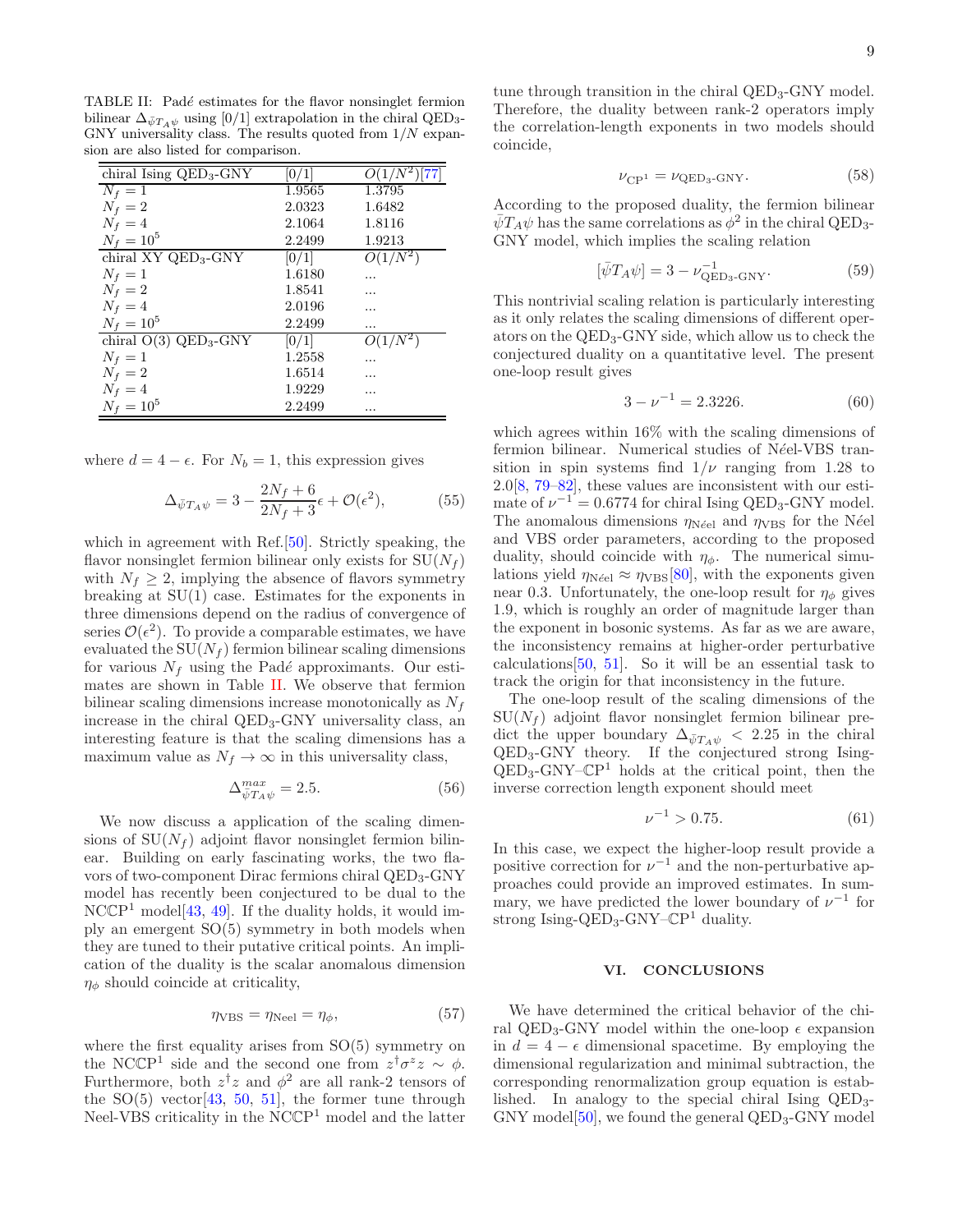

<span id="page-9-1"></span>FIG. 3: (Color online)The one-loop Feynman diagrams for self-energy. The wavy line indicates gauge propagator, the dot line indicates scalar fields propagator, the full line indicates fermion propagator.

exhibits an unique positive infrared-stable fixed point at which the criticality is universal, and the positive infrared-stable fixed point exists for the internal components of order parameter less than or equal to 5. Further, we have calculated the critical exponents and scaling dimensions of flavor-symmetry breaking fermion bilinear for the chiral Ising-, XY- and Heisenberg- QED3-GNY universality class. The models investigated in this paper are relevant to Mott criticality of interacting electrons interacting with a gauge degrees of freedom.

The emergent supersymmetric quantum criticality has been conjectured as conformal field theories in the ungauged QED3-GNY model. In this case, we found the positive infrared-stable fixed point also holds for the internal components of order parameter less than or equal to 5 and the supersymmetry holds for  $4N_f = N_b$ . Therefore, the supersymmetry criticality should exist in the Ising, XY and O(4) universality class.

Most interestingly, the present one-loop result for the inverse correction length exponent is consistent within 16% with the conjectured dual relation that from the Ising-QED<sub>3</sub>-GNY– $\mathbb{C}P^1$  duality at the critical point [\[43](#page-13-14), [50,](#page-13-24) [51\]](#page-13-21). We found the flavor-symmetry breaking nonsinglet fermion bilinear has a scaling dimensions with upper boundary  $\Delta_{\bar{\psi}T_A\psi}$  < 2.25 in the chiral QED<sub>3</sub>-GNY model. If the strong Ising-QED<sub>3</sub>-GNY–CP<sup>1</sup> duality holds at criticality, the inverse correction length exponent meets  $\nu^{-1} > 0.75$ , which should be numerically checked in a suitable lattice model.

## Acknowledgments

This work is supported partly by the NSFC under No.11647111, No.11674062, No.11974053, and partly by the Scientific Research Foundation of Guizhou Universality under No.20175788. The Feynman graphs were drawn with jaxodraw.

#### <span id="page-9-0"></span>Appendix A: One-loop corrections

In this appendix, we present the one-loop corrections to n-point function. The two-point function refers to self-energy correction, three three-point function refers to vertex correction, four-point function refers to bosonic self-interaction vertex. Here, we work in  $d = 4 - \epsilon$  dimensions, but ultimately we shall set  $\epsilon = 1$  to recover the physical dimensions in  $d = 3$  dimensions.

#### 1. Gauge self-energy

The gauge field self-energy is diagrammatically represented by Fig.  $3(a)$  $3(a)$ , which gives

$$
i\Pi_{\mu\nu} = (-1)N_f(-ie)^2 \int \frac{d^d k}{(2\pi)^d} \text{Tr} \left[ \gamma^{\mu} \frac{i}{k} \gamma^{\nu} \frac{i}{(p+k)} \right]
$$

$$
= -N_f e^2 \int \frac{d^d k}{(2\pi)^d} \text{Tr} \left[ \gamma^{\mu} \frac{k}{k^2} \gamma^{\nu} \frac{(p+k)}{(p+k)^2} \right]. \quad (A1)
$$

The minus sign  $(-1)$  comes from the fermion loop factor. Owing to the Lorentz invariance and Ward identity, it's convenient to extract the tensor structure form the gauge fields self-energy in the form

$$
i\Pi_{\mu\nu} = (\delta^{\mu\nu}p^2 - p^{\mu}p^{\nu})\Pi(p), \qquad (A2)
$$

where  $\Pi(p)$  is a scalar function. Performing the integral over  $k$  gives

$$
\Pi(p) = -i\frac{2N_f D_\gamma e^2}{3(4\pi)^2} \frac{1}{\epsilon}.\tag{A3}
$$

where  $D_{\gamma}$  represents the matrix dimensions of Dirac gamma matrix. Therefore, the divergent part of gauge fields self-energy reads

$$
i\Pi_{\mu\nu} =: -i(\delta^{\mu\nu}p^2 - p^{\mu}p^{\nu})\frac{2N_f D_{\gamma}e^2}{3(4\pi)^2}\frac{1}{\epsilon}.
$$
 (A4)

Here and after in this paper, the symbol  $=$ : means we only extract the divergent part when  $d \rightarrow 4$ .

#### 2. Boson self-energy

The Feynman diagrams in Fig. [3](#page-9-1) (b) and (c) give the bosonic self-energy  $\Sigma_{\phi\phi} = \Sigma_{\phi\phi}^{\psi} + \Sigma_{\phi\phi}^{\phi}$ . Fig. [3\(](#page-9-1)b) gives

$$
-i\Sigma_{\phi\phi}^{\psi} = (-1)(ig)^2 N_f \int \frac{d^d k}{(2\pi)^d} \text{Tr} \left[ \Sigma_a \frac{i}{\not k} \Sigma_b \frac{i}{(\not k + \not p)} \right]
$$

$$
= -g^2 N_f \delta_{ab} \int \frac{d^d k}{(2\pi)^d} \text{tr} \left[ \frac{1}{\not k} \frac{1}{(\not k + \not p)} \right]. \tag{A5}
$$

where the minus sign  $(-1)$  in the first row arises from the fermionic loop. Evaluation of the integral gives

$$
-i\Sigma_{\phi\phi}^{\psi} = ig^2 N_f D_\gamma \delta_{ab} \frac{p^2}{(4\pi)^2} \frac{1}{\epsilon} + \text{finite.} \tag{A6}
$$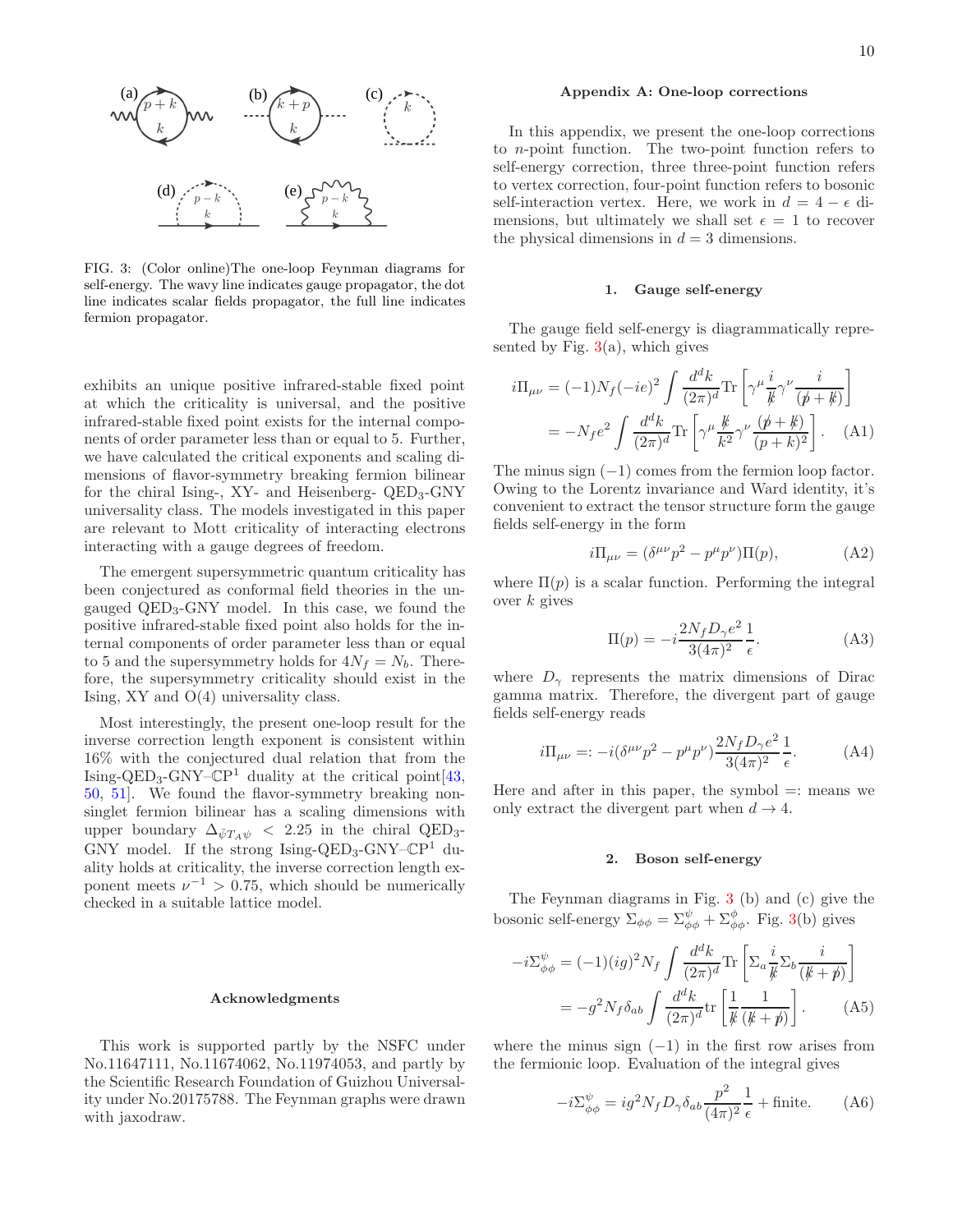Here, the finite part is rather complicated but whose exact form does not concern us. Diagrammatically, Fig.  $3(c)$  $3(c)$  gives

$$
-i\Sigma^{\phi}_{\phi\phi} = \frac{1}{2}(-i\lambda/3)(\delta^{ij}\delta^{mn} + \delta^{im}\delta^{jn} + \delta^{in}\delta^{jm})
$$

$$
\times \int \frac{d^d k}{(2\pi)^d} \frac{i\delta^{mn}}{k^2 - m^2} =: i\lambda \frac{(N_b + 2)m^2}{3(4\pi)^2} \frac{1}{\epsilon}\delta^{ij}.
$$

In terms of Dyson series, we have  $D^{-1} = D_0^{-1} - \Sigma_{\phi\phi}$ . So the full Feynman propagator for scalar fields is given by

$$
iD_{ij} = i\delta_{ij}(p^2 - m^2 - \Sigma_{\phi\phi})^{-1}.
$$
 (A7)

## 3. Fermion self-energy

The Feynman diagrams in Fig. [3](#page-9-1) (d) and (e) give the bosonic self-energy  $\Sigma_{\psi\psi} = \Sigma_{\psi\psi}^{\phi} + \Sigma_{\psi\psi}^{A}$ , Fig. [3\(](#page-9-1)d) gives

$$
-i\Sigma^{\phi}_{\psi\psi} = (-ig)^2 \int \frac{d^d k}{(2\pi)^d} \Sigma_a \frac{i}{k} \Sigma_b \frac{i\delta_{ab}}{(p-k)^2 - m^2}
$$

$$
=: ig^2 \frac{N_b}{(4\pi)^2} \frac{\phi}{\epsilon}.
$$
(A8)

Fig.  $3(e)$  $3(e)$  gives

$$
-i\Sigma_{\psi\psi}^{A} = (-ie)^{2} \int \frac{d^{d}k}{(2\pi)^{d}} \gamma^{\mu} \frac{i}{k} \gamma^{\nu}(-i) G_{\mu\nu}(p-k),
$$
  
= I<sub>1</sub> + (1 - \xi)I<sub>2</sub>. (A9)

where  $G_{\mu\nu}(p-k)$  is the gauge propagator.  $I_1$  is given by

$$
I_1 = -e^2 \int \frac{d^d k}{(2\pi)^d} \gamma^\mu \frac{\frac{k}{k^2}}{\gamma^\mu} \frac{1}{(p-k)^2}
$$
  
=  $-e^2 \int_0^1 dx \int \frac{d^d k}{(2\pi)^d} \frac{(\epsilon - 2) \frac{k}{k^2}}{[x k^2 + (1-x)(p-k)^2]^2}$   
=:  $-(\epsilon - 2) \frac{ie^2}{(4\pi)^2} \frac{\cancel{p}}{\epsilon}.$  (A10)

where  $\gamma^{\mu}\gamma^{\nu}\gamma^{\mu} = -(2 - \epsilon)\gamma^{\nu}$  has been used.  $I_2$  is given by

$$
I_2 = e^2 \int \frac{d^d k}{(2\pi)^d} (\not p - \not k) \frac{\not k}{k^2} \frac{(\not p - \not k)}{(\not p - k)^4} =: \frac{-i2e^2}{(4\pi)^2} \frac{\not p}{\epsilon}.
$$
 (A11)

Specifically,  $\xi = 1$  corresponds to Feynman gauge and  $\xi = 0$  corresponds to Lorentz (covariant) gauge. In the Lorentz gauge,  $I_1$  cancels  $I_2$  exactly as  $d \rightarrow 4$ . Now, in an arbitrary gauge, the full fermion self-energy reads

$$
-i\Sigma_{\psi\psi} =: i\frac{N_b g^2 - (\epsilon - 2)e^2 - 2(1 - \xi)e^2}{(4\pi)^2} \frac{\rlap{\,/}p}{\epsilon}.
$$
 (A12)



<span id="page-10-0"></span>FIG. 4: (Color online)The one-loop Feynman diagrams for vertex. The wavy line indicates gauge propagator, the dot line indicates scalar fields propagator, the full line indicates fermion propagator.

#### 4. Yukawa vertex  $\Gamma_{\phi\psi\psi}$

The fermions couple with gauge fields and scalar fields in the Lagrangian. The Feynman diagrams Fig. [4](#page-10-0) gives the Yukawa vertex  $[\Gamma_{\phi\psi\psi}]^b(q) = [\Gamma^{\phi}_{\phi\psi\psi}]^b(q) + [\Gamma^A_{\phi\psi\psi}]^b(q)$ . Fig.  $4(a)$  $4(a)$  gives

$$
-ig[\Gamma^{\phi}_{\phi\psi\psi}]^b(q) = \int \frac{d^dk}{(2\pi)^d} \frac{ig^3 \delta_{ac}}{[(p-k)^2 - m^2](q+k)^2 k^2} \times (-i\Sigma^a)i(q+k)(-i\Sigma^b)i(k(k-i\Sigma^c).
$$

To eliminate divergence in the integral, it's convenient to calculate the vertex corrections with zero external momentum. Setting  $q = p' = p = 0$ , one get

$$
-ig[\Gamma^{\phi}_{\phi\psi\psi}]^{b}(0) = g^{3}\Sigma^{b}(2 - N_{b}) \int \frac{d^{d}k}{(2\pi)^{d}} \frac{1}{k^{2} - m^{2}} \frac{1}{k^{2}}
$$

$$
=: ig^{3}\Sigma^{b} \frac{2(2 - N_{b})}{(4\pi)^{2}} \frac{1}{\epsilon}.
$$
(A13)

Similarly, Fig. [4\(](#page-10-0)b) gives

$$
-ig[\Gamma^{A}_{\phi\psi\psi}]^{b}(0) = e^{2} \int \frac{d^{d}k}{(2\pi)^{d}}(-i)G_{\mu\nu}(-k)(-i\gamma^{\mu})\frac{i}{k}
$$

$$
\times (-ig\Sigma^{b})\frac{i}{k}(-i\gamma^{\nu}) = I_{1}(0) + (1-\xi)I_{2}(0). \tag{A14}
$$

$$
I_1(0) = e^2 \int \frac{d^d k}{(2\pi)^d} \frac{-i\delta_{\mu\nu}}{k^2} (-i\gamma^\mu) \frac{i}{\not k} (-ig\Sigma^b) \frac{i}{\not k} (-i\gamma^\nu)
$$
  
=:  $-i8ge^2\Sigma^b \frac{1}{(4\pi)^2} \frac{1}{\epsilon}$ . (A15)

$$
I_2(0) = e^2 \int \frac{d^d k}{(2\pi)^d} \frac{-i(-)(1-\xi)}{k^2} \frac{k_\mu k_\nu}{k^2} (-i\gamma^\mu) \frac{i}{k}
$$
  
 
$$
\times (-ig \Sigma^b) \frac{i}{k} (-i\gamma^\nu) =: ig e^2 \Sigma^b \frac{2}{(4\pi)^2} \frac{1}{\epsilon}.
$$
 (A16)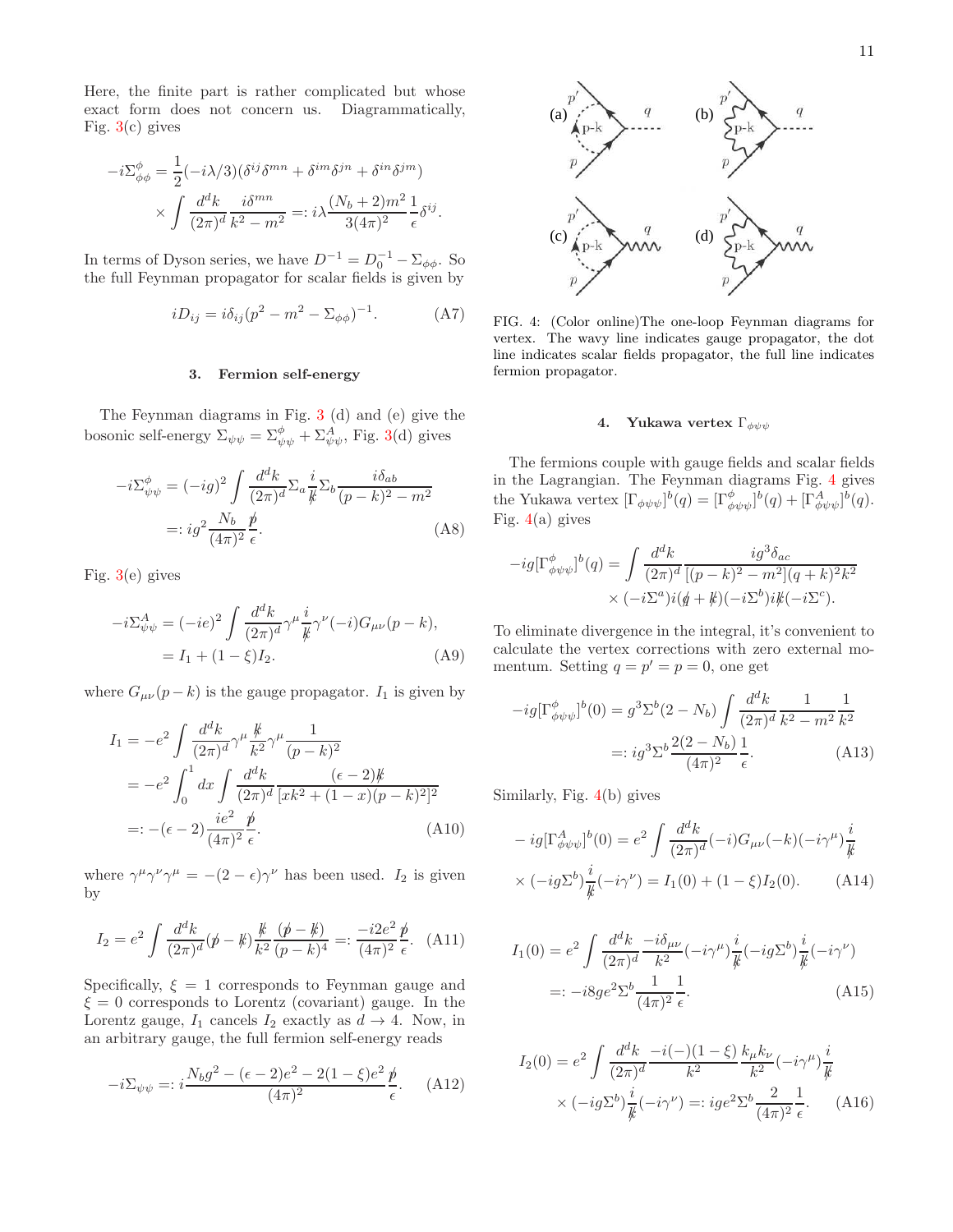

<span id="page-11-1"></span>FIG. 5: (Color online)The one-loop Feynman diagrams for bosonic self-interaction vertex. The dot line indicates scalar fields propagator, the full line indicates fermion propagator.

Therefore, one get

$$
-ig[\Gamma^{A}_{\phi\psi\psi}]^{b}(0) =: -ige^{2}\Sigma^{b}\frac{8 - 2(1 - \xi)}{(4\pi)^{2}}\frac{1}{\epsilon}.
$$
 (A17)

# 5. QED<sub>3</sub> vertex  $\Gamma_{A\psi\psi}$

The Feynman diagrams in Fig. [4](#page-10-0) (c) and (d) give the Yukawa vertex  $[\Gamma_{A\psi\psi}]\mu(q) = [\Gamma^{\phi}_{A\psi\psi}]\mu(q) + [\Gamma^{A}_{A\psi\psi}]\mu(q)$ . Setting  $q = p' = p = 0$ , Fig. [4\(](#page-10-0)c) gives

$$
-ie[\Gamma^{\phi}_{A\psi\psi}]^{\mu}(0) = \int \frac{d^{d}k}{(2\pi)^{d}} \frac{i\delta_{ac}(-ig\Sigma^{a})i\rlap{/k}{k}}{[k^{2}-m^{2}]k^{4}}(-ie\gamma^{\mu})i\rlap{/k}{k}
$$

$$
\times (-ig\Sigma^{c}) =: -ieg^{2}N_{b}\gamma^{\mu}\frac{1}{(4\pi)^{2}}\frac{1}{\epsilon}.
$$
(A18)

Fig.  $4(d)$  $4(d)$  gives

$$
-ie[\Gamma_{A\psi\psi}^{A}]^{\alpha}(0) = e^{3} \int \frac{d^{d}k}{(2\pi)^{d}}(-i)G_{\mu\nu}(-k)(-i\gamma^{\mu})\frac{i}{k}
$$

$$
\times (-i\gamma^{\alpha})\frac{i}{k}(-i\gamma^{\nu}) = I_{1}(0) + (1-\xi)I_{2}(0). \tag{A19}
$$

$$
I_1(0) = e^3 \int \frac{d^d k}{(2\pi)^d} \frac{-i\delta_{\mu\nu}}{k^2} (-i\gamma^\mu) \frac{i}{k} (-i\gamma^\alpha) \frac{i}{k} (-i\gamma^\nu)
$$
  
=:  $-i2e^3 \gamma^\alpha \frac{1}{(4\pi)^2} \frac{1}{\epsilon}$ . (A20)

$$
I_2(0) = e^3 \int \frac{d^d k}{(2\pi)^d} \frac{-i(-1)(1-\xi)}{k^2} \frac{k_\mu k_\nu}{k^2} (-i\gamma^\mu) \frac{i}{\not k}
$$

$$
\times (-i\gamma^\alpha) \frac{i}{\not k} (-i\gamma^\nu) =: ie^3 \gamma^\alpha \frac{2(1-\xi)}{(4\pi)^2} \frac{1}{\epsilon}.
$$
 (A21)

We then get

$$
-ie[\Gamma_{A\psi\psi}^{A}]^{\alpha}(0) =: -ie^{3}\gamma^{\alpha}\frac{2 - 2(1 - \xi)}{(4\pi)^{2}}\frac{1}{\epsilon}.
$$
 (A22)

#### 6. Boson self-interaction vertex

The Feynman diagrams Fig[.5](#page-11-1) gives the bosonic fourpoint vertex,  $iV_{ijmn}(p) = iV_{ijmn}^{(1)}(p) + iV_{ijmn}^{(2)}(p)$ . Fig. [5\(](#page-11-1)a) gives

$$
iV_{ij,mn}^{(1)}(0) = -2N_f(-ig)^4 \int \frac{d^d k}{(2\pi)^d} \frac{\text{tr}[\Sigma^i i\cancel{k}\Sigma^j i\cancel{k}\Sigma^m i\cancel{k}\Sigma^n i\cancel{k}]}{k^8}
$$

$$
=:-ig^4 \frac{16N_f}{(4\pi)^2} \left[\delta_{ij}\delta_{mn} + \delta_{im}\delta_{jn} + \delta_{in}\delta_{jm}\right] \frac{1}{\epsilon}.
$$
 (A23)

Fig. [5\(](#page-11-1)b) gives

$$
iV_{ij,mn}^{(2)}(p) = \frac{1}{2}(-i\lambda/3)^2(\delta_{ij}\delta_{kl} + \delta_{ik}\delta_{jl} + \delta_{il}\delta_{jk})
$$
  
 
$$
\times (\delta_{mn}\delta_{st} + \delta_{ms}\delta_{nt} + \delta_{mt}\delta_{ns})
$$
  
 
$$
\times \int \frac{d^dk}{(2\pi)^d} \frac{i\delta_{ks}}{(k+p)^2 - m^2} \frac{i\delta_{lt}}{k^2 - m^2},
$$
 (A24)

where we have used the Feynman rule for  $O(N_b)$  bosonic self-interaction vertex

$$
\gamma_{ijmn} = (-i\lambda/3)(\delta_{ij}\delta_{mn} + \delta_{im}\delta_{jn} + \delta_{in}\delta_{jm}). \tag{A25}
$$

This expression is logarithmically divergent at large momentum. To eliminate the ultraviolet divergence, setting  $p = 0$ , one get the divergence

$$
\frac{i\lambda^2}{9(4\pi)^2} [(N_b+4)\delta_{ij}\delta_{mn} + 2\delta_{im}\delta_{jn} + 2\delta_{in}\delta_{jm}] \frac{1}{\epsilon}.
$$
 (A26)

By including all the crossed diagrams, the total correction is given by

$$
iV_{ijmn}^{(2)}(0) =: \frac{i(N_b + 8)\lambda^2}{9(4\pi)^2} [\delta_{ij}\delta_{mn} + \delta_{im}\delta_{jn} + \delta_{in}\delta_{jm}] \frac{1}{\epsilon}.
$$
\n(A27)

### <span id="page-11-0"></span>Appendix B: Renormalization conditions

To determine the counter terms, we expand the renormalization constants as  $Z_X = 1 + \delta_X$ , these  $\delta_X$  factors are called counter terms. In the perturbation theory, the counter terms are all infinite and they are determined to subtract off the divergence. To this end, we have the following renormalization conditions:

$$
-i\Sigma^{\phi}_{\psi\psi} - i\Sigma^{\mathcal{A}}_{\psi\psi} + i\rlap/v\delta_{\psi} = 0, \tag{B1}
$$

$$
-i\Sigma^{\psi}_{\phi\phi} - i\Sigma^{\phi}_{\phi\phi} + i[p^2 \delta_{\phi} - m^2(\delta_{\phi} + \delta_{m^2})] = 0, \quad (B2)
$$

$$
i(\delta^{\mu\nu}p^2 - p^{\mu}p^{\nu})\Pi(p) - i(\delta^{\mu\nu}p^2 - p^{\mu}p^{\nu})\delta_A = 0.
$$
 (B3)

<span id="page-11-4"></span><span id="page-11-3"></span><span id="page-11-2"></span>
$$
-ig[\Gamma^{\phi}_{\phi\psi\psi}]^{b} - ig[\Gamma^A_{\phi\psi\psi}]^{b} - ig\Sigma^{b}\delta_{2} = 0,
$$
 (B4)

$$
-ie[\Gamma^{\phi}_{A\psi\psi}]^{\mu} - ie[\Gamma^A_{A\psi\psi}]^{\mu} - ie\gamma^{\mu}\delta_1 = 0,
$$
 (B5)  
\n
$$
[V^{(1)}(0) + iV^{(2)}(0) - i(2\delta_0 + \delta_0)]/2
$$

<span id="page-11-5"></span>
$$
iV_{ijmn}^{(1)}(0) + iV_{ijmn}^{(2)}(0) - i(2\delta_{\phi} + \delta_{\lambda})\lambda/3
$$
  
 
$$
\times [\delta_{ij}\delta_{mn} + \delta_{im}\delta_{jn} + \delta_{in}\delta_{jm}] = 0.
$$
 (B6)

Eqs. $(B1)$ - $(B3)$  correspond to fermion self-energy, boson self-energy and gauge self-energy, respectively; Eqs.[\(B4\)](#page-11-4)-  $(B6)$  correspond to Yukawa vertex,  $QED<sub>3</sub>$  vertex and boson self-interaction vertex, respectively. We also define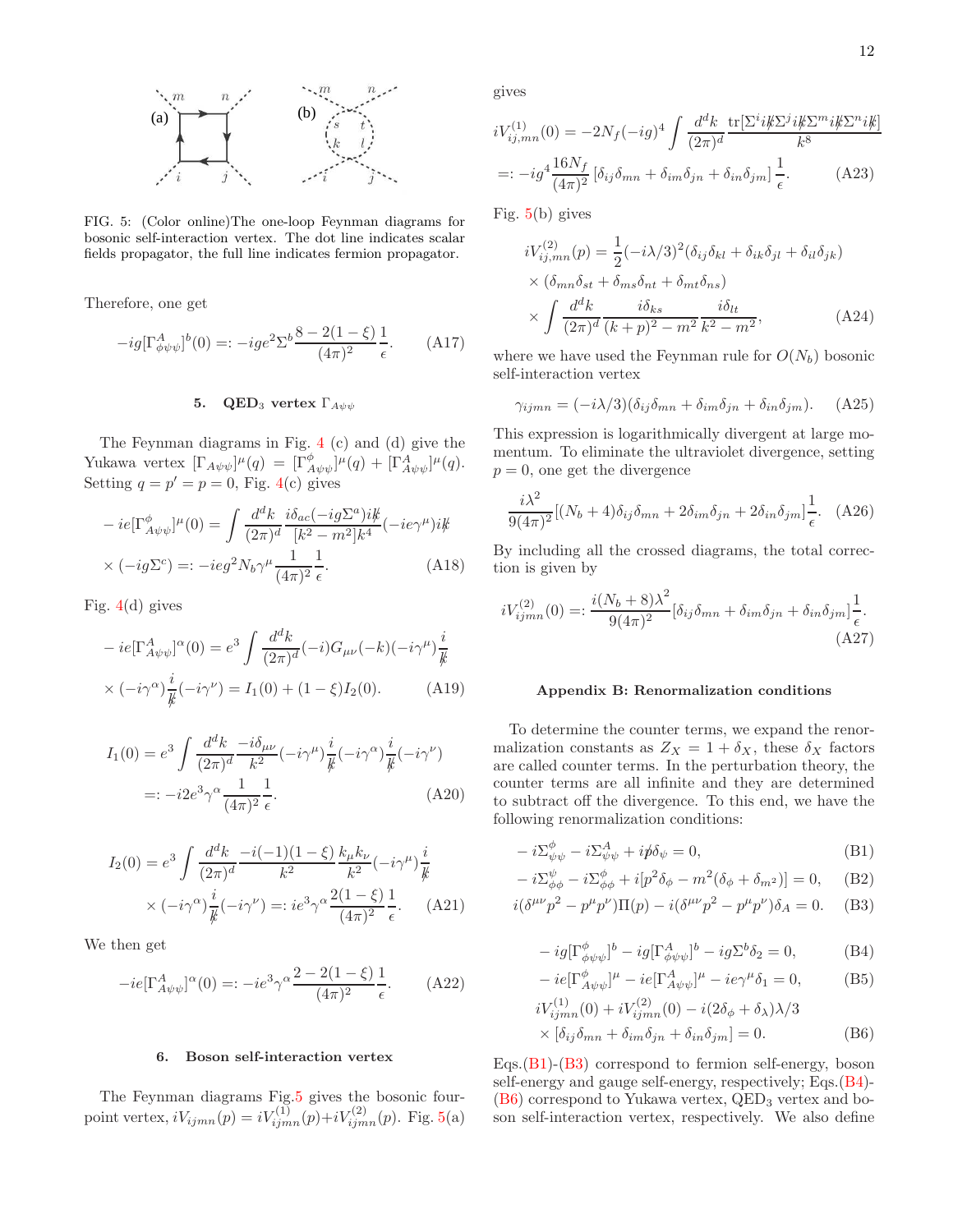13

 $Z_1 = Z_{\psi} Z_e \sqrt{Z_A}$  and  $Z_2 = Z_{\psi} Z_g \sqrt{Z_{\phi}}$ . These renormalization constants can be read off from these conditions.

$$
Z_{\psi} = 1 - \frac{g^2 N_b + 2e^2 - 2(1 - \xi)e^2}{(4\pi)^2 \epsilon},
$$
 (B7)

$$
Z_{\phi} = 1 - \frac{4N_f g^2}{(4\pi)^2 \epsilon}.
$$
 (B8)

$$
Z_A = 1 - \frac{8N_f e^2}{3(4\pi)^2 \epsilon},\tag{B9}
$$

$$
Z_{m^2} = 1 + \frac{(N_b + 2)\lambda/3 + 4g^2 N_f}{(4\pi)^2 \epsilon}.
$$
 (B10)

$$
Z_1 = 1 - \frac{g^2 N_b + 2e^2 - 2(1 - \xi)e^2}{(4\pi)^2 \epsilon},
$$
 (B11)

$$
Z_2 = 1 + \frac{2(2 - N_b)g^2 - 8e^2 + 2(1 - \xi)e^2}{(4\pi)^2 \epsilon}.
$$
 (B12)

- <span id="page-12-0"></span>[1] S. Sachdev, Quantum Phase Transitions (Cambridge Universality Press, Cambridge, 2011).
- <span id="page-12-1"></span>[2] D. J. Wallace and R. K. P. Ziafs, The renormalisation group approach to scaling in physics, Reports on Progress in Physics, 41 (1978).
- [3] K. G. Wilson, and J. Kogut, The renormalizaiton froup and the  $\varepsilon$  expansion, Phys. Rep. 12 (1974).
- <span id="page-12-2"></span>[4] U. C. Tauber, Renormalization Group: Applications in Statistical Physics, Nuclear Physics B Proceedings Supplement 1C28 (2011). arXiv:1112.1375v1.
- <span id="page-12-3"></span>[5] T. Senthil, A. Vishwanath, L. Balents, S. Sachdev, and M. P. A. Fisher, Deconfined quantum critical points, Science 303, 1490 (2004).
- <span id="page-12-4"></span>[6] T. Senthil, L. Balents, S. Sachdev, A. Vishwanath, and M. P. A. Fisher, Quantum criticality beyond the Landau-Ginzburg-Wilson paradigm, Phys. Rev. B 70, 144407  $(2004)$ .
- <span id="page-12-5"></span>[7] X. F. Zhang, Y. C. He, S. Eggert, R. Moessner, and F. Pollmann, Continuous Easy-Plane Decofined Phase Transition on the Kagome Lattice, Phys. Rev. Lett. 120, 115702 (2018).
- <span id="page-12-6"></span>[8] A. W. Sandvik, Evidence for deconfined quantum criticality in a two-dimensional heisenberg model with fourspin interactions, Phys. Rev. Lett. 98, 227202 (2007).
- [9] A. W. Sandvik, Continuous quantum phase transition between an antiferromagnet and a valence-bond solid in two dimensions: evidence for logarithmic corrections to scaling, Phys. Rev. Lett. 104, 177201 (2010).
- [10] L. Bartosch, Corrections to Scaling in the Critical Theory of Deconfined Criticality, Phys. Rev. B 88, 195140 (2013).
- <span id="page-12-7"></span>[11] Zhichao Zhou, Congjun Wu, and Yu Wang, Mott transition in the  $\pi$ -flux  $SU(4)$  Hubbard model on a square lattice, Phys. Rev. B 97, 195122 (2018).
- <span id="page-12-8"></span>[12] C. Xu, Unconventional Quantum Critical Point. Int. J. Mod. Phys. B. 26, 1230007 (2012).
- <span id="page-12-9"></span>[13] Y. Q. Qin, Y.-Y He, Y.-Z. You, Z.-Y. Lu, A. Sen, A.

$$
Z_{\lambda} = 1 + \frac{8N_{f}g^{2} + (N_{b} + 8)\lambda/3 - 48N_{f}g^{4}/\lambda}{(4\pi)^{2}\epsilon}, \quad (B13)
$$

$$
Z_e = 1 + \frac{4N_f e^2}{3(4\pi)^2 \epsilon},
$$
\n(B14)

$$
Z_g = 1 + \frac{(2N_f - N_b + 4) g^2 - 6e^2}{(4\pi)^2 \epsilon}.
$$
 (B15)

The beta function, for example  $\beta_{\lambda}$ , is determined by  $d[Z_{\lambda}\mu^{\epsilon}\lambda]/d\mu=0$ , yielding

$$
\beta_{\lambda} = -\epsilon \lambda + \frac{8N_f g^2 \lambda}{(4\pi)^2} + \frac{\lambda^2 (N_b + 8)/3}{(4\pi)^2} - \frac{48N_f g^4}{(4\pi)^2}.
$$
 (B16)

W. Sandvik, C. Xu, and Z. Y. Meng, Duality between the Deconfined Quantum-Critical Point and the Bosonic Topological Transition, Phys. Rev. X 7, 031052 (2017).

- <span id="page-12-10"></span>[14] T. Sato, M. Hohenadler, and F. F. Assaad, Dirac Fermions with Competing Orders: Non-Landau Transition with Emergent Symmetry, Phys. Rev. Lett. 119, 197203 (2017).
- <span id="page-12-18"></span>[15] J. Zhou, Y. J. Wu, and S. P. Kou, Quantum critical duality in two-dimensional Dirac semimetals, Chin. Phys. B 28 017402 (2019).
- <span id="page-12-11"></span>[16] P. Ghaemi, and S. Ryu, Competing orders in the Diraclike electronic structure and the nonlinear sigma model with a topological term, Phys. Rev. B85, 075111 (2012).
- <span id="page-12-12"></span>[17] H. Shao, W. Guo, and A. W. Sandvik, Quantum criticality with two length scales, Science 352, 213 (2016).
- <span id="page-12-13"></span>[18] M. Vojta, Y. Zhang, and S. Sachdev, Competing orders and quantum criticality in doped antiferromagnets, Phys. Rev. B62, (2000).
- [19] E. A. Kim, M. J. Lawler, P. Oreto, S. Sachdev, E. Fradkin, and S. A. Kivelson, Theory of the nodal nematic quantum phase transition in superconductors, Phys. Rev. B 77, 184514 (2008).
- <span id="page-12-15"></span>[20] L. N. Mihaila, N. Zerf, B. Ihrig, I. F. Herbut, and M. M. Scherer, Gross-Neveu-Yukawa model at three loops and Ising critical behavior of Dirac systems, Phys. Rev. B 96, 165133 (2017).
- [21] L. Classen, I. F. Herbut, and M. M. Scherer, Fluctuationinduced continuous transition and quantum criticality in Dirac semimetals, Phys. Rev. B 96, 115132 (2017).
- [22] J. Zinn-Justin, Four fermion interaction near dimensions, Nucl. Phys. B 367, 105 (1991).
- <span id="page-12-14"></span>[23] N. Zerf, L. N. Mihaila, P. Marquard, I. F. Herbut, and M. M. Scherer, Four-loop critical exponents for the Gross-Neveu-Yukawa models, Phys. Rev. D 96, 096010 (2017).
- <span id="page-12-16"></span>[24] J. A. Gracey, Four loop MS mass anomalous dimension in the Gross-Neveu model, Nucl.Phys. B 802 (2008).
- <span id="page-12-17"></span>[25] B. Rosenstein, H.-L. Yu, and A. Kovner, Phys. Lett. B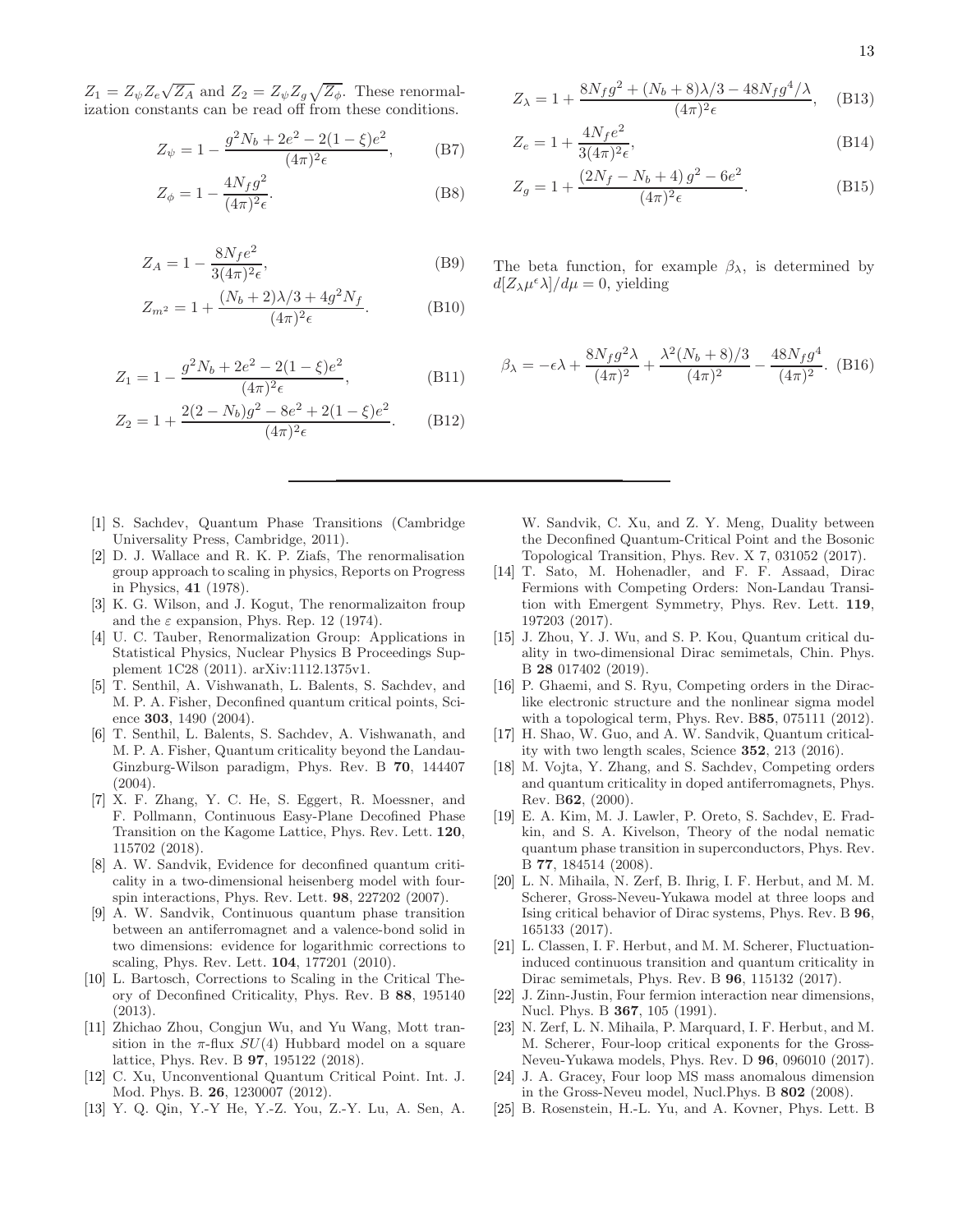314, 381 (1993).

- <span id="page-13-0"></span>[26] S. Hands, A. Kocic and J. B. Kogut, Four fermion theory in fewer than four dimensions, arXiv:hep-lat/9208022v1.
- <span id="page-13-1"></span>[27] J. A. Gracey, Large N quantum field theory, arXiv:1812.05368v1.
- <span id="page-13-2"></span>[28] J. A. Gracey, T. Luthe, Y. Schroder, Four loop renormalization of the Gross-Neveu model, Phys. Rev. D94, 125028 (2016).
- <span id="page-13-3"></span>[29] J. A. Gracey, Large N critical exponents for the chiral Heisenberg Gross-Neveu universality class, Phys. Rev. D **97**, 105009 (2018). The  $\beta$  function of the chiral Gross-Neveu model at  $O(1/N^2)$ , Phys. Rev. D 50 (1994).
- <span id="page-13-4"></span>[30] B. Ihrig, L. N. Mihaila, and M. M. Scherer, Phys. Rev. B 98 , 125109 (2018).
- <span id="page-13-5"></span>[31] F. F. Assaad and I. F. Herbut, Pinning the Order: The Nature of Quantum Criticality in the Hubbard Model on Honeycomb Lattice, Phys. Rev. X 3, 031010 (2013).
- [32] I. F. Herbut, V. Juricic, and B. Roy, Phys. Rev. B 79, 085116 (2009). I. F. Herbut, V. Juricic, and O. Vafek, Phys. Rev. B 80, 075432 (2009).
- <span id="page-13-31"></span>[33] Y. Otsuka, S. Yunoki, and S. Sorella, Universal Quantum Criticality in the Metal-Insulator Transition of Two-Dimensional Interacting Dirac Electrons, Phys. Rev. X 6, 011029 (2016).
- <span id="page-13-6"></span>[34] Z. Zhou, D. Wang, Z. Y. Meng, Y. Wang, and C. Wu, Mott insulating states and quantum phase transitions of correlated  $SU(2N)$  Dirac fermions, Phys. Rev. B 93, 245157 (2016).
- <span id="page-13-7"></span>[35] Bitan Roy, Vladimir Juricic, and Igor F. Herbut, Quantum superconducting criticality in graphene and topological insulators, Phys. Rev. B 87, 041401(R) (2013).
- <span id="page-13-8"></span>[36] T. Grover, D. N. Sheng, and A. Vishwanath, Emergent Space-Time Supersymmetry at the Boundary of a Topological Phase, Science 344, 280 (2014).
- <span id="page-13-9"></span>[37] S. S. Lee, Emergence of supersymmetry at a critical point of a lattice model, Phys. Rev. B76, 075103 (2007).
- <span id="page-13-10"></span>[38] Z. X. Li, Y. F. Jiang, S. K. Jian, and H. Yao, Fermioninduced quantum critical points, Nat. Commun. 8, 314  $(2017)$ .
- <span id="page-13-11"></span>[39] S. K. Jian and H. Yao, Fermion-induced quantum critical points in three-dimensional Weyl semimetals, Phys. Rev. B 96, 155112 (2017). Fermion-induced quantum critical points in 2D Dirac semimetals, arXiv: 1610.07603v1.
- <span id="page-13-12"></span>[40] T. Senthil and M. P. A. Fisher, Competing orders, nonlinear sigma models, and topological terms in quantum magnets, Phys.Rev. B 74, 064405 (2006).
- [41] T. Grover, T. Senthil, Topological spin hall states, charged skyrmions, and superconductivity in two dimensions. Phys. Rev. Lett. 100, 156804 (2008).
- <span id="page-13-13"></span>[42] A. Tanaka,and X. Hu, Many-body spin berry phases emerging from the  $\pi$ -flux state: competition between antiferromagnetism and the valence-bond-solid state. Phys. Rev. Lett. 95, 036402 (2005).
- <span id="page-13-14"></span>[43] C. Wang, A. Nahum, M. A. Metlitski, C. Xu, and T. Senthil, Decofined Quantum Critical Points: Symmetries and Dualities, Phys. Rev. X 7, 031051 (2017).
- <span id="page-13-15"></span>[44] N. Seiberg, T. Senthil, C. Wang, and E. Witten, A duality web in 2+1 dimensions and condensed matter physics, Ann. Phys. 374, 395 (2016).
- <span id="page-13-16"></span>[45] J. Alicea, O. I. Motrunich, M. Hermele, and M. P. A. Fisher, Criticality in quantum triangular antiferromagnets via fermionized vortices, Phys. Rev. B 72, 064407  $(2005).$
- <span id="page-13-17"></span>[46] T. Senthil and M. P. A. Fisher, Competing orders, non-

linear sigma models, and topological terms in quantum magnets, Phys. Rev. B 74, 064405 (2006).

- <span id="page-13-18"></span>[47] A. Nahum, P. Serna, J. T. Chalker, M. Ortuno, and A. M. Somoza, Emergent SO(5) Symmetry at the Nel to Valence-Bond-Solid Transition, Phys. Rev. Lett. 115, 267203 (2015).
- <span id="page-13-19"></span>[48] Zi-Xiang Li, Shao-Kai Jian, and Hong Yao, Deconfined quantum criticality and emergent SO(5) symmetry in fermionic systems, arXiv:1904.10975v1 (2019).
- <span id="page-13-20"></span>[49] Lukas Janssen and Yin-Chen He, Critical behavior of the QED3-Gross-Neveu model: Duality and deconfined criticality, Phys. Rev. B 96 205113 (2017).
- <span id="page-13-24"></span>[50] Nikolai Zerf, Peter Marquard, Rufus Boyack, and Joseph Maciejko, Critical behavior of the QED<sub>3</sub>-Gross-Neveu-Yukawa model at four loops, Phys.Rev.B 98 165125 (2018).
- <span id="page-13-21"></span>[51] Bernhard Ihrig, Lukas Janssen, Luminita N. Mihaila, and Michael M. Scherer, Deconfined criticality from the QED3-Gross-Neveu model at three loops, Phys.Rev.B 98, 115163 (2018).
- <span id="page-13-22"></span>[52] R. Boyack, C.H. Lin, N. Zerf, A. Rayyan, and J. Maciejko, Transition between algebraic and  $Z_2$  quantum spin liquids at large N, Phys. Rev. B 98, 035137 (2018).
- <span id="page-13-23"></span>[53] X. Y. Xu, Y. Qi, L. Zhang, F. F. Assaad, C. Xu, and Z. Y. Meng, Monte Carlo Study of Lattice Compact Quantum Electrodynamics with Fermionic Matter: The Parent State of Quantum Phases, Phys. Rev. X 9, 021022 (2019).
- <span id="page-13-25"></span>[54] Rufus Boyack, Ahmed Rayyan, and Joseph Maciejko, Decofined criticality in the QED 3 Gross-Neveu-Yukawa model: The  $1/N$  expansion revisited, Phys. Rev. B **99**, 195135 (2019).
- <span id="page-13-26"></span>[55] S. Ryu, C. Mudry, C. Y. Hou, and C. Chamon, Masses in graphenelike two-dimensional electronic systems: Topological defects in order parameters and their fractional exchange statistics, Phys. Rev. B 80, 205319 (2009).
- <span id="page-13-27"></span>[56] C. Chamon, C. Y. Hou, C. Mudry, S. Ryu and L. Santos, Masses and Majorana fermions in graphene, Physical Scripta, 146 014013 (2012).
- <span id="page-13-28"></span>[57] C.Y. Hou, C. Chamon, and C. Mudry, Electron Fractionalization in Two-Dimensional Graphenelike Structures, Phys. Rev. Lett. 98, 186809 (2007). C. Chamon, et.al, Electron fractionalization for two-dimensional Dirac fermions, Phys. Rev. B77, 235431 (2008).
- [58] P. Ghaemi and T. Senthil, Neel order, quantum spin liquid, and quantum criticality in two dimensions, Phys. Rev. B 73, 054415 (2006).
- <span id="page-13-29"></span>[59] Michael Hermele, T. Senthil, and Matthew P. A. Fisher, Algebraic spin liquid as the mother of many competing orders, Phys. Rev. B72, 104404 (2005).
- <span id="page-13-30"></span>[60] Igor F. Herbut, Interactions and Phase Transitions on Graphenes Honeycomb Lattice, Phys. Rev. Lett. 97, 146401 (2006).
- [61] Z. X. Li, Y. F. Jiang, and H. Yao, New J. Phys. 17, 085003 (2015).
- [62] L. Wang, P. Corboz, and M. Troyer, Fermionic Quantum Critical Point of Spinless Fermions on a Honeycomb Lattice, New J. Phys. 16, 103008 (2014).
- [63] S. Chandrasekharan and A. Li, Quantum Critical Behavior in Three Dimensional Lattice Gross-Neveu Models, Phys. Rev. D 88, 021701(R) (2013).
- [64] L. Rosa, P. Vitale, and C. Wetterich, Critical Exponents of the Gross-Neveu Model from the Effective Average Action, Phys. Rev. Lett. 86, 958 (2001).